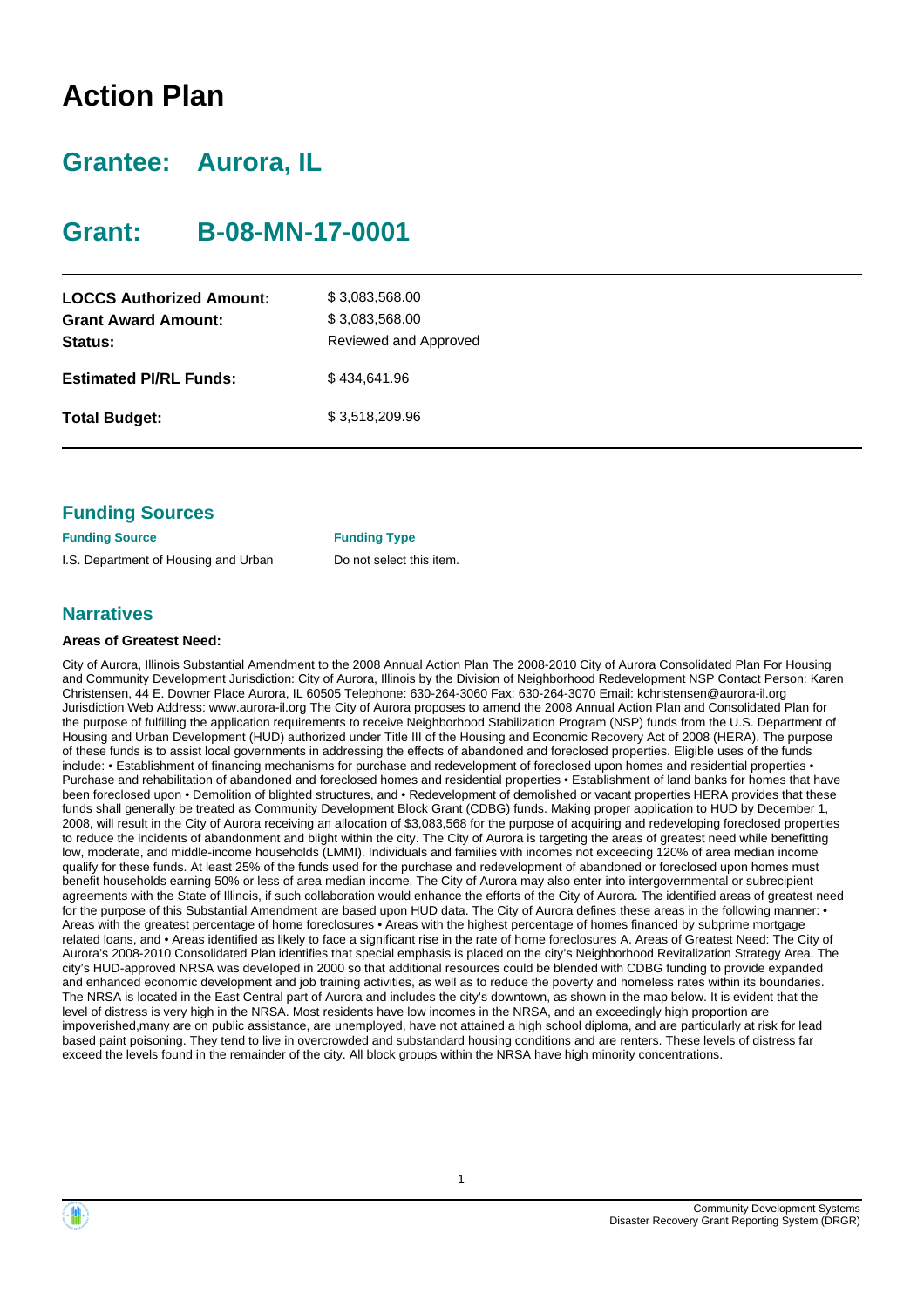#### **Distribution and and Uses of Funds:**

HERA provides that these funds shall be treated as CDBG funds. Making proper application to HUD by December 1, 2008, will result in the City of Aurora receiving an allocation of \$3,083,568.00 for the purpose of acquiring and redeveloping foreclosed properties to reduce the incidents of abandonment and blight within the city. The City of Aurora is targeting the area of greatest need while benefitting low, moderate and middle income households(LMMI). The following Census Tracts qualify at 51% of the residents at incomes at or below 120% of the area median income (LMMI). Census Tract Block Group 852902 1-4 852903 1 852904 1-2 852905 1-3 853001 1 853002 1-4 853003 1-3 853100 1- 4 853200 1-3 853300 1-3 853400 1-6 853500 1-4 \* 853600 1-4 \* 853700 1-2 853800 1-2 853900 1,2,3,5,6,7 854001 3 854002 1,2,3,5 \* 854100 1-4 854200 1-4 854300 1-7 854400 1,2,4,6 \* denotes census tracts in NRSA B. Distribution and Uses of NSP Funds: Funds will be distributed to the areas of greatest need based on the following need categories identified in Section 2301(c)(2) of HERA. First, this table identifies census tracts in the City of Aurora with a foreclosure and abandonment risk score of 10. Census Tract Block Group 854100 1-4 853500 1-4 853600 1-4 854300 1-7 853400 1-6 853200 1-3 854200 1-4 852905 1-3 The submitted map overlays the NRSA within the census tracts with the highest foreclosure and abandonment risk scores as identified above. Second, this table identifies census tracts in the City of Aurora with the highest percentage of homes financed by a subprime mortgage related loan. Fifty percent of loans in these areas are estimated to be high cost loans. Census Tract Block Group High Cost Loan Rate 854100 1-4 56.3% 853500 1-4 55% 853600 1-4 54.8% 854300 1-7 53.3% 853400 1-6 51.5% Third, this table identifies census tracts in the City of Aurora likely to face a significant rise in the rate of home foreclosures. This information is based upon "foreclosure starts" for the 18 month period from January 2007 through June 2008. Census Tract Block Group Predicted 18 Mo. Percentage 854100 1-4 10.1% 853500 1-4 9.9% 853600 1-4 9.8% 854300 1-7 9.6% 853400 1-6 9.4% C. Definitions and Descriptions: 1. "Blighted structure" is defined by the City of Aurora Property Maintenance Code 108.1.1 Unsafe Structures. An unsafe structure is one that is found to be dangerous to the life, health, property or safety of the public or the occupants of the structure by not providing minimum safeguards to protect or warn occupants in the event of fire, or because such structure contains unsafe equipment or is so damaged, decayed, dilapidated, structurally unsafe, or of such faulty construction or unstable foundation, that partial or complete collapse is possible. 2. "Affordable rents" shall be the maximum annual allowable high HOME rents as published by HUD. These rents include utilities. A utility allowance must be subtracted from the maximum allowable rent to determine the maximum contract rent, if the tenant pays utilities. 3. "Current market appraised value" The current market appraised value is the value of a forclosed residential property that is established through an appraisal made in conformity with the appraisal requirements of the URA at 49 CFR 24.103 and completed within 60 days prior to an offer made for the property by a grantee, subrecipient, developer, or individual homebuyer. 4. "Continued affordability" The Citerm, the that sale, rental, or redevelopment of abandoned and foreclosed upon homes and residential properties under this section remain affordable to individuals or families whose incomes do not exceed 120 percent of area median income or for units originally assisted with funds under the requirements of section 2301(f)(3)(A)(ii) to remain affordable to individuals and families whose incomes do not exceed 50 percent of area median income. NSP assisted units must meet the affordability requirements for not less than the applicable period specified in the Affordability Table. The affordability requirements apply without regard to the term of any loan or mortgage or the transfer of ownership. For NSP assisted rental units affordability will be enforced by deed restrictions. For NSP assisted home ownership units affordability will be enforced by a land use restriction agreement, except that the affordability restrictions may terminate upon foreclosure or transfer of units. The City of Aurora may use purchase options, rights of first refusal or other preemptive rights to purchase the housing before foreclosure or deed in lieu of foreclosure to preserve affordability. NSP assisted home ownership units if the home owner sells the interest in the property or fails to occupy the property as their principal residence, the City of Aurora will recapture its NSP investment. The NSP investment, subject to recapture is defined as any deferred mortgage, closing cost, or down payment assistance provided to the homeowner buyer, the amount to be recaptured will be reduced on a prorate basis for the time the home owner has owned and occupied the housing measured against the required affordability period based on the following table. Affordability Table Rental or Home Owner Housing Act. Minimum Period of Affordability in Years Rehabilitation or acquisition of existing housing per unit of HOME funds: Under \$15,000 5 \$15,000 to \$40,000 10 Over \$40,000 15 New construction or acquisition of newly constructed housing 20 4. "Housing rehabilitation standards" shall be as set forth in the City of Aurora's Housing Standards Ordinance No. 001-47 effective 6-5-01, Aurora Building Code - 2000 International Code Council series with Aurora Amendments. A building permit is required to construct, alter, or demolish a structure. D. Low Income Targeting: The City of Aurora appropriated \$950,000 or 30% of the entitlement amount to purchase and redevelop abandoned or foreclosed upon homes or residential properties for housing individuals or families whose incomes do not exceed 50 percent of area median income. E. Public Comment: A summary of public comments received (November 12, 2008 thru November 26, 2008) by the City of Aurora for the proposed NSP Substantial Amendment includes: The following attendees provided comments during the City of Aurora's 2009-2013 Consolidated Plan public hearing held on October 21, 2008: 1. John Gardiner, For Habitit for Humanity. Gardiner introduced himself and explained that National Habitat for Humanity affiliates have been working directly with HUD regarding the regulations for the upcoming Neighborhood Stabilization Program (NSP). He felt that FV Habitat's current model for service regarding new construction and rehabilitation would fit nicely with the NSP program funding. He expressed that FV Habitat was very interested and willing to meet with City representatessealsnxwektotinwytaFHaiacolhlpteCtuiizteNPfnig.Mr. Gardiner stated that FV Habitat pre-qualifies tentative homeowner's for certification, financial classes and pre-approval of mortgage application. FV Habitat would like to submit a draft to DNR regarding possible ways to spend NSP funds. 2. Emily Stern, Rebuilding Together Aurora Ms. Stern explained that Rebuilding Together Aurora (RTA) National affiliates are also working on a model that will fit into the NSP funding. She also expressed an interest to meet with City representatives to

discuss a possible program and collaboration. Mr. Kamon addressed Ms. Stern's comments and asked what type of capacity RTA would be able to offer to the program. Ms. Stern explained that RTA is able to complete 26 homes a year currently and with increased funding they would be able to rehabilitate an additional 10-15 homes per year. Mr. Kamon also asked if any changes would be made to RTA's existing model of services. Ms. Stern explained that it would be the same model of rehabilitation that they currently run with the absence of a homeowner. Ms. Stern commented on the large number of volunteers from Aurora and surrounding communities that are willing to help with rehabilitation programs such as RTA. She also commented on the need of the RTA clients and sited an example of an individual not being able to access their home, but through RTA was able to get an ADA ramp installed. 3. John Giuffre, Fox Valley Habitat for Humanity Mr. Giuffre explained that FV Habitat is currently building 4 new homes per year and that over the course of the 4 years for NSP funding they felt they could build a total of 20 new homes. If it was strictly a rehabilitation program with no new construction, then he felt that FV Habitat would be able to double that number. He explained some of the benefits of partnering with an agency such as FV Habitat for Humanity. Below are his talking points: • FV Habitat recruits and screens low income families for their programs. Once the potential owners are selected they assist with the actual build of the home • They currently have four owners that have been selected • They are in the process of screening an additional 35 families/individuals • By



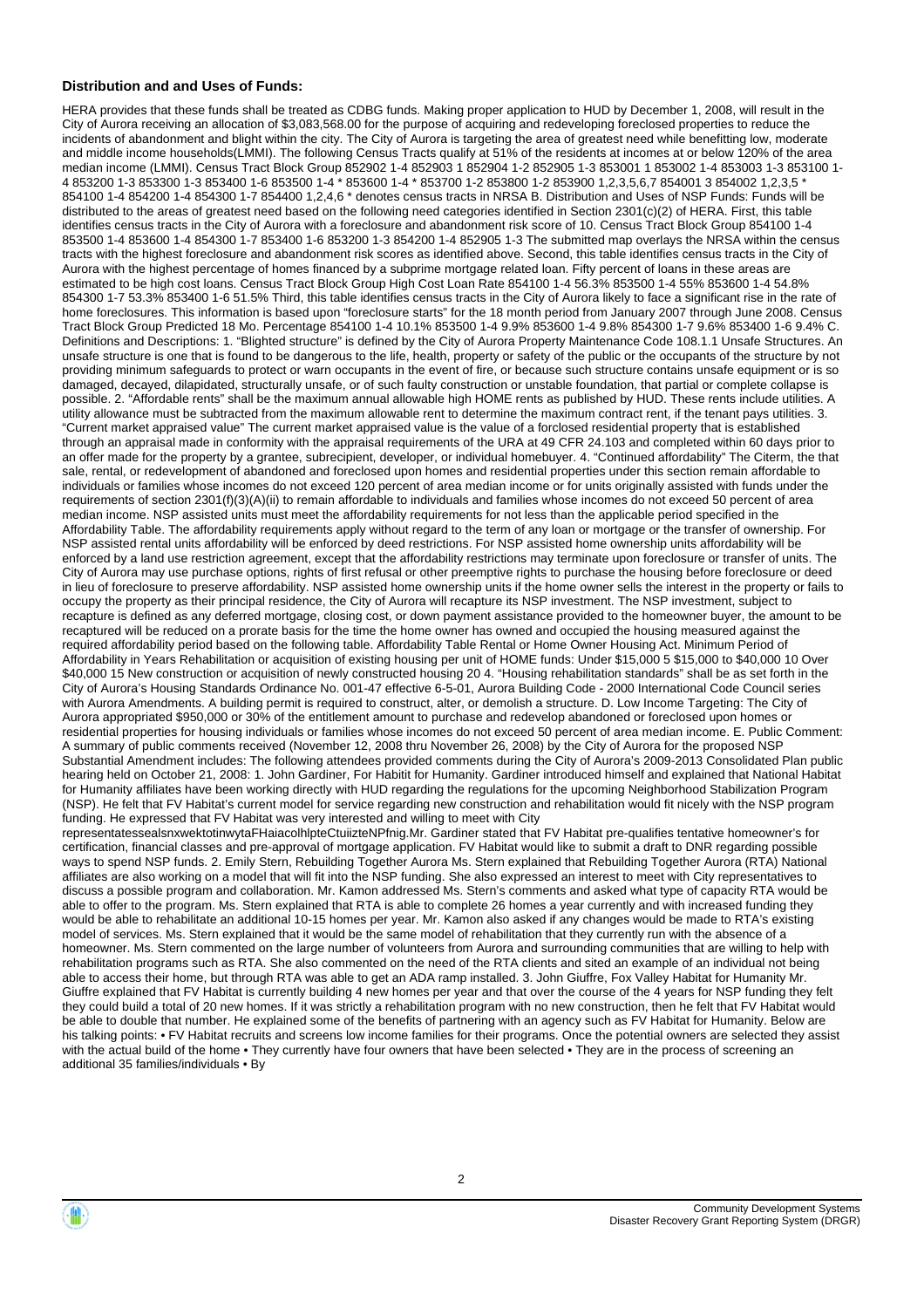February 2009 they will have an additional 8 new owners selected Mr. Giuffre added that as a non profit they would only like to cover administration costs on a fee basis if selected to work within the City's NSP program. Mr. Giuffre then wanted to comment on the City annexing any additional properties to be used within the program and that FV Habitat is always looking for land to build homes. He also commented on the recent projects that the City has undertaken with using residential lots for parks. He understands the need for parks within the City but he would object to the NSP money being used to turn vacant lots into parks. 4. Ryan Dowd, Hesed House Mr. Dowd asked to make comments on CDBG funding as NSP funding was out of Hesed House's area of expertise. Mr. Kamon asked Mr. Dowd to review the Consolidated Plan and the homelessness housing needs and possibly come up with some ideas that may work within the NSP program. Mr. Dowd agreed and continued by stating that Aurora has a mssive need for supportive permanent subsidized housing. He explained the current program that Hesed House is running and the success that they have had with the proga.Hesttedththprgrm

iexpnsveutoesireclyhelreucethemoutf homlesnes.r.ubsinasedr.owdo exlanisrioitesforPads/Hesed House when applying for CDBG funds. Mr. Dowd explained that when it comes to capital funds he is in great need of funds for roof and HVAC replacement and/or repairs. He explained that other grant funding is able to cover some of the fancier things associated with his building. On the programmatic funding side, he would like to continue to apply for funds that reduce homelessness. He feels that the model Hesed House is using is effective in doing so but it is costly for them to administer. The City of Aurora published a notice of public comment in the Beacon News on November 9, 2008. The draft amendment was posted on the City of Aurora website. The public notice, City of Aurora homepage, and all written comments received during the 15-day public comment period are included in Attachment A. F. NSP Information by Activity: The City of Aurora proposes to use the NSP funds for the seven strategies included in the following budget. City of Aurora's Neighborhood Stabilization Program (NSP) Budget Total NSP Allocation \$3,083,568 Activity Name Activity Type Budget Amount Benefit Quantity Benefit Unit Cost per Benefit Priority Level NSP Rental Program Properties located within NRSA, purchased, rehabbed and then rented to below 50% of median family income \$950,000 7 Homes \$150,000 High NSP Homebuyer Program Properties located within High Need Target areas, purchased, rehabbed and then sold to below 120% of median family income \$1,715,000 9 Homes \$200,000 High Homeowner Counseling Pre-homeownership counseling services \$25,212 25 Clients \$1,000 High NSP Financing Mechanisms for Purchase and Redevelopment Down payment and closing cost assistance for qualified buyers \$50,000 10 Clients \$5,000 Medium NSP Land Bank Establish land banks for homes that have been foreclosed upon \$0 Flexible, transfer funds from another activity 0 N/A \$0 Medium NSP Demolition and Redevelopment Program Demolish blighted structures and evaluate new housing construction options \$35,000 , transfer funds from Activity #2 Medium Administration NSP allows 10% of the allocation and 10% of any program income \$308,356 5 Years of Admin \$61,671 Low Each property purchased with NSP funds must be purchased at a minimum of 5% below market value; the total NSP portfolio must be purchased at 15% below market value. The City of Aurora reserves the right to shift funding from one activity to another, as additional areas of greatest needs are identified, and according to availability of suitable properties, agency capacity, project readiness, and ability to meet NSP timeliness requirements. Activity #1 (1) Activity Name: Rental Program (High Priority) (2) Activity Type: NSP (B) – Purchase, rehabilitate, and rent foreclose prperiesCDB – 4 CR 7.20(a)Acqisiion 24CFR57.202 Eligible rehabilitation and preservation activities (3) National Objective: 24 CFR 570.208(a)(2) Limited clientele activity benefiting low income persons (4) Projected Start Date: June, 2009 (5) Projected End Date: November, 2010 (committed to specific addresses); activiy will continue with realized program income (6) Responsible Organizations: City of Aurora Neighborhood Redevelopment Division, 44 E. Downer Place, Aurora, IL 60506, (630) 264-3060, Karen Christensen, Manager (The City of Aurora will partner with additional organizionto crryoutthisactvity(7) Lcaton Dscrition:The Ctyf Aurra wll trgetentalhouing prgrawithn idntifed Nighorhod

ReitalzatioStratgyreaNRSA)(8)ctivtyescrition: This activity will address neighborhood stabilization through purchase, rehabilitation, and rental of foreclosed properties to very low-income households at or below 50% of area median income. Prior to purchasing foreclosed properties the city will establish property selection criteria to determine housing market and neighborhood stabilization needs. All properties acquired under this activity must meet the required purchase discount of at least 5% less than current market appraised value, and must be as high as required to keep the total NSP portfolio within the required purchase discount level. The City of Aurora reserves the right to subcontract with partner agencies to complete this activity. All subcontracts shall conform to 24 CFR 85, and in particular 24 CFR 85.36. As program income is received from NSP activities, neighborhood stabilization through rental activity may be expanded to include additional properties. (9) Total Budget: \$950,000 public NSP funds for the purchase, closing costs, rehabilitation, carrying costs, and project delivery costs directly related to each purchase. (10) Performance Measures: 7 units of housing acquired, rehabilitated, and rented to households that are below 50% of median family income. Activity #2 (1) Activity Name: Home buyer Program (High Priority) (2) Activity Type: NSP (A) – Development of financing mechanisms and NSP (B) – Purchase, rehab, sale of foreclosed properties; CDBG – 24 CFR 570.201(a) Acquisition; 24 CFR 570.202 Rehabilitation; 24 CFR 570.2012(n) Direct Homeownership Assistance; 24 CFR 570.201(b) Disposition (3) National Objective: 24 CFR 570.208(a)(2) Limited clientele activity benefiting low and moderate income persons (up to 120% of MFI permitted under NSP) (4) Projected Start Date: June, 2009 (5) Projected End Date: November, 2010 (committed to specific addresses); activity will continue with realized program income (6) Responsible Organizations: City of Aurora Neighborhood Redevelopment Division, 44 E. Downer Place, Aurora, IL 60506, (630) 264-3060, Karen Christensen, Manager (The City of Aurora will partner with additional organizations to carry out this activity) (7) Location Description: High need census tracts include 854100, 853500, 853600, 854300, 853400, 853200, 854200, 852905. (8) Activity Description: This activity will address neighborhood stabilization efforts in the census tracts listed above through purchase, rehabilitation, and re-sale of foreclosed properties. The purchased properties will be located within the Census Tracts identified with a foreclosure and abandonment risk score of 10. Prior to purchasing foreclosed properties the city will establish property selection critera to detemine housing market and neighborhood stabilization needs. Homes purchased will ultimately become available for single-family homeownership. All properties acquired under this activity must meet the required purchase discount of at least 5% less than current market appaised value, and must be as high as required to keep the total NSP portfolio within the required purchase discount level. The City of Aurora reserves the right to subcontract with partner agencies to complete this activity. All subcontracts shall conform to 24 CFR 85, and in particular 24 CFR 85.36.s progrm inoiseceive,neihborhod stablizaion troughhomebuer actvitymay beexpaned toadditinal cesusracts asfundpermitIf aome isacquied troughthisomebuyr actiity isot abe toe soldo a hombuyerwithn a resonable period of time, as determined in the sole discretion of the City of Aurora, such home may be temporarily rented to a household at less than 120% MFI and sold at a later date or leased with option to buy to an income qualified household. (9) Total Budget: \$1,715,000 in NSP funds are earmarked for the purchase, rehabilitation and re-sale of foreclosed properties. This budget includes purchase of home, closing costs, rehabilitation costs, carrying costs until sale, project delivery costs directly attributable to a specific address, and closing costs at resale. (10) Performance Measures: 9 units of housing acquired, rehabilitated, and sold to eligible households that are at or below 120% of median family income. Activity #3 (1) Activity Name: Homebuyer Counseling (High Priority) (2) Activity Type: NSP (B) Purchase, rehab, and re-sell foreclosed properties (homebuyer counseling is required); CDBG – 24 CFR 570.201(e) Public services for housing counseling (3)

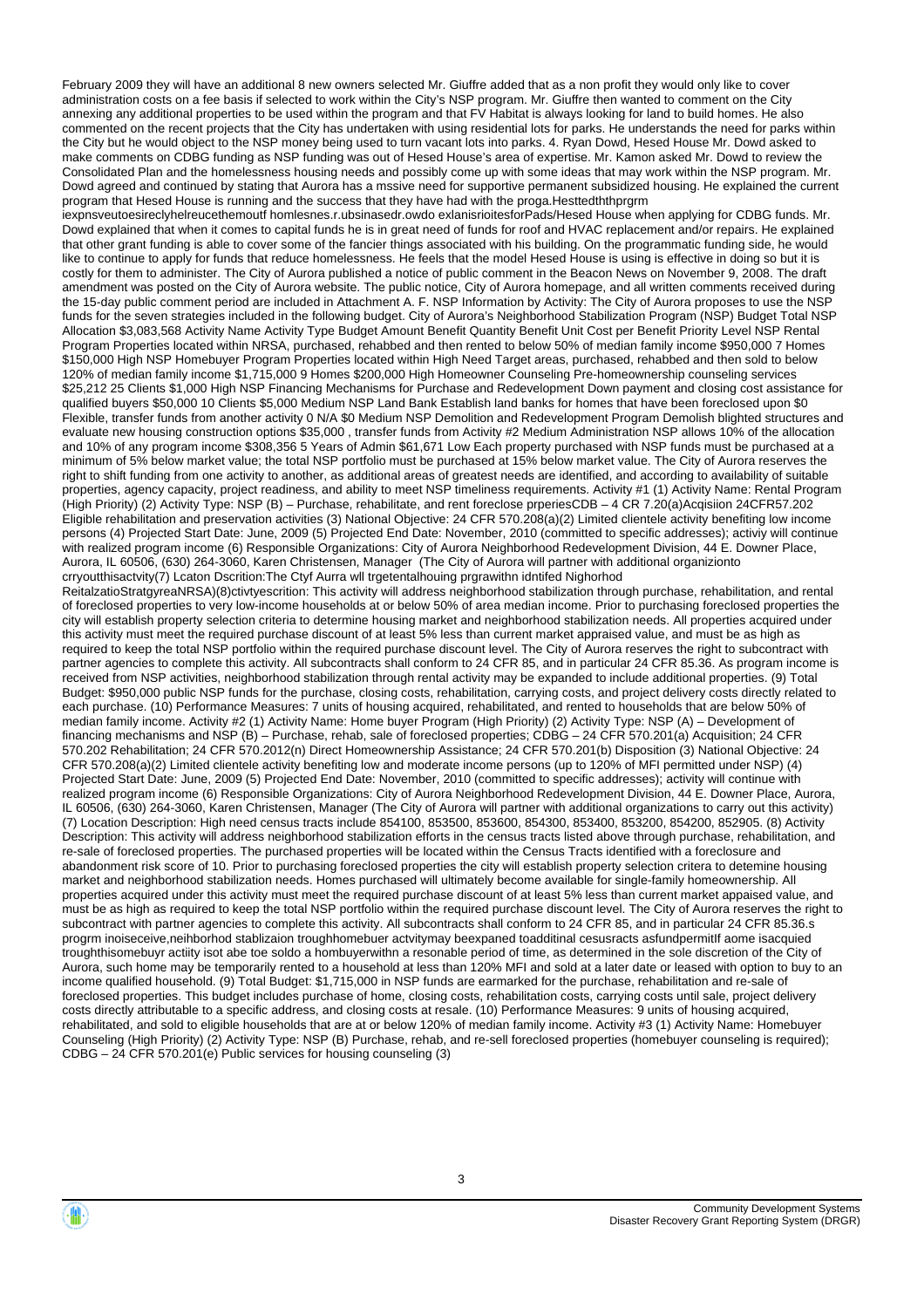National Objective: 24 CFR 570.208(a)(2) Limited clientele activity benefiting low and moderate income persons (up to 120% of MFI permitted under NSP) (4) Projected Start Date: December, 2009 (5) Projected End Date: July 30, 2013 (6) Responsible Organizations: Joseph Corporation, 32 S. Broadway, Aurora, IL 60506 has shown the capacity to provide counseling and develop a list of eligible homebuyers. (The City of Aurora will partner with additional organizations to carry out this activity if needed) (7) Location Description: High need census tracts include 854100, 853500, 853600, 854300, 853400, 853200, 854200, 852905. (8) Narrative: This activity will provide the homebuyer counseling required under the NSP. Counseling services must include at least eight hours of homeownership counseling, individual financial literacy assistance, individual case management, and follow-up. The City of Aurora reserves the right to subcontract with partner agencies to complete this activity. All subcontracts shall conform to 24 CFR 85, and in particular 24 CFR 85.36. (9) Total Budget: \$25,212 of public NSP funds earmarked for this activity. Homebuyer counseling to produce 9 qualified buyers. (10) Performance Measures: 100% of homebuyers under the NSP program must complete at least eight (8) hours of homebuyer counseling. A pool of eligible homebuyers must be created. Activity #4 (1) Activity Name: Financing Mechanisms for Purchase and Redevelopment (Medium Priority) (2) Activity Type: NSP (B & E) – Development of financing mechanisms and NSP (B) – Purchase of foreclosed properies; DBG– 4 CFR570.21(a) cquistion;24 CF 570.02 Reabiliation 24 FR 57.201(n) Direct Homeownership Assistance (3) National Objective: 24 CFR 570.208(a)(2) Limited clientele activity benefiting low and moderate income persons (up to 120% of MFI permitted under NSP) (4) Projected Start Date: June, 2009 (5 Projected End Date: September, 2010, but activity will continue with program income (6) Responsible Organizations: City of Aurora, Division of Neighborhood Redevelopment, 44 E. Downer Place, Aurora, IL 60506, (630) 264-3060, Karen Christensen, Manager (The City of Aurora will partner with additional organizations to carry out this activity) (7) Locatin Descrition:Higheed cnsutractnclude854100,3500,53600,54300,53400, 83200, 84200,852905.(8) Acivityescriptin: Thisactivty will adressneighborood stailizatin effots inthe idntifiehigh ned censutracts troughurchaserehabiliation, ad re-sle offorecloed properties. Homes purchased will ultimately become available for single-family homeownership. Homebuyers will be required to receive home purchaser counseling from a HUD certified counseling agency prior to purchase. A financing mechanism will provide a deferred loan at 0% for down payment and closing cost assistance. The City of Aurora reserves the right to subcontract with partner agencies to complete this activity. All subcontracts shall conform to 24 CFR 85, and in particular 24 CFR 85.36. (9) Total Budget: \$50,000 public NSP funds for down payment and closing costs assistance (10) Performance Measures: down payment and closing costs assistance applied to 10-12 previously foreclosed homes purchased by households at or below 120% of median family income. Activity #5 (1) Activity Name: Land Bank (Medium Priority) (2) Activity Type: NSP (C) – Establish land banks for foreclosed upon homes; CDBG – 24 CFR 570.201(a) Acquisition; 24 CFR 570.201(b) Disposition (3) National Objective: 24 CFR 570.208(a)(2) Limited clientele activity benefiting low and moderate income persons (up to 120% of MFI permitted under NSP) (4) Projected Start Date: June, 2009 (5) Projected End Date: September, 2010 (6) Responsible Organizations: City of Aurora, Division of Neighborhood Redevelopment, 44 E. Downer Place, Aurora, IL 60506, (630) 264-3060, Karen Christensen, Manager (The City of Aurora will partner with additional organizations to carry out this activity) (7) Location Description: Reference High need census tracts include 854100, 853500, 853600, 854300, 853400, 853200, 854200, 852905. (8) Activity Description: This activity will allow the establishment of land banks for foreclosed upon homes. The specific neighborhoods within the identified high need target areas will be determined through a housing market analysis and neighborhood redevelopment needs. Properties acquired for land banking purposes will then become part of Activity #1, Rental Program, Activity #2, Homebuyer Program, or Activity #6, Demolition and Redevelopment Program. The City of Aurora reserves the right to subcontract with partner agencies to complete this activity. All subcontracts shall conform to 24 CFR 85, and in particular 24 CFR 85.36. (9) Total Budget: \$35,000 public NSP funds. Demolish (3) blighted structures. If is is determined that establishment of a land bank would be a beneficial use of NSP funds, NSP funds will be transferred to this activity from another activity. (10 erforance Masures Perormanc measues wil be determined when and if his activity is funded. Activity #6 (1) Activity Name: Demolition and Redevelopment Program (Medium Priority) (2) Activity Type: NSP (D) Demolish blighted structures and NSP (E) Redevelop demolished or vacant properties; DBG - 24 CFR 570.201(a) Acquisition; 24 CFR 570.201(b) Disposition; 24CFR 570.201(d) Clearance for blighted structures only; 24 CFR 570.201(c) public facilities and improvements. (3) National Objective: 24 CFR 570.208(a)(2) Limited clientele activity benefiting low and moderate income persons (up to 120% of MFI permitted under NSP); there is potential for area-wide benefit under 24 CFR 570.208(a)(1) at the discretion ofHUD.(4)ProjectedStart Date: June, 2009(5) Projected EndDate:September,2010 (6) Responsible Organizations: City of Aurora, Division of Neighborhood Redevelopment,44 E. Downer Place, Aurora, IL60506, (630) 264-3060, Karen Christensen, Manager(The Cityof Aurora will partner with additional organizations to carry out this activity) (7) Location Description: High need census tracts include 854100, 853500, 853600, 854300, 853400, 853200, 854200, 852905. (8) Activity Description: This activity will allow the demolition of blighted structures and redevelopment of demolished or vacant properties within the identified high need target areas. The City of Aurora reserves the right to subcontract with partner agencies to complete this activity. All subcontracts shall conform to 24 CFR 85, and in particular 24 CFR 85.36. (9) Total Budget: \$35,000 public NSP funds. It has been determined that demolition and/or redevelopment would be a beneficial use of NSP funds, NSP funds has been transferred to this activity from Activity # 2. (10) Performance Measures: Performance measures has been determined that three (3) blighted structures will be demolished. Activity #7 (1) Activity Name: Administration (Low Priority) (2) Activity Type: NSP allows 10% of initial allocation, and 10% of program income, to be used for general administration and planning activities (Federal Register, Vol. 73, No. 194, II. H.) CDBG – 24 CFR 570.205 and 24 CFR 570.206 (3) National Objective: To administer activities that benefit low and moderate income persons under 24 CFR 570.208(a)(2) and potentially under 24 CFR 570.208(a)(1) (up to 120% of MFI permitted under NSP) (4) Projected Start Date: October, 2008 (Federal Register, Vol. 73, No. 194, II. C. allows reimbursement for pre-award costs) (5) Projected End Date: July 30, 2013; however, monitoring of projects and receipt of program income through recapture will continue past July 30, 2013. (6) Responsible Organization: City of Aurora, Division of Neighborhood Redevelopment, 44 E. Downer Place, Aurora, IL 60506, (630) 264-3060, Karen Christensen, Manager (The City of Aurora will partner with additional organizations to carry out this activity) (7) Location Description: High need census tracts include 854100, 853500, 853600, 854300, 853400, 853200, 854200, 852905. (8) Narrative: This activity will provide the general administration and planning for the NSP. (9) Total Budget: \$300,830 public NSP funds over the five year program period, beginning with pre-award activities as of September 29, 2008. Should this activity not require the allowed amount of administration funds, these funds may be re-assigned to any of the above activities and such re-assignment shall not be considered a Substantial Amendment to the Action Plan. The City of Aurora reserves the right to subcontract with partner agencies to complete this activity. All subcontracts shall conform to 24 CFR 85, and in particular 24 CFR 85.36. (10) Performance Measures: The City of Aurora will accurately administer NSP activities while spending 100% of the funds.

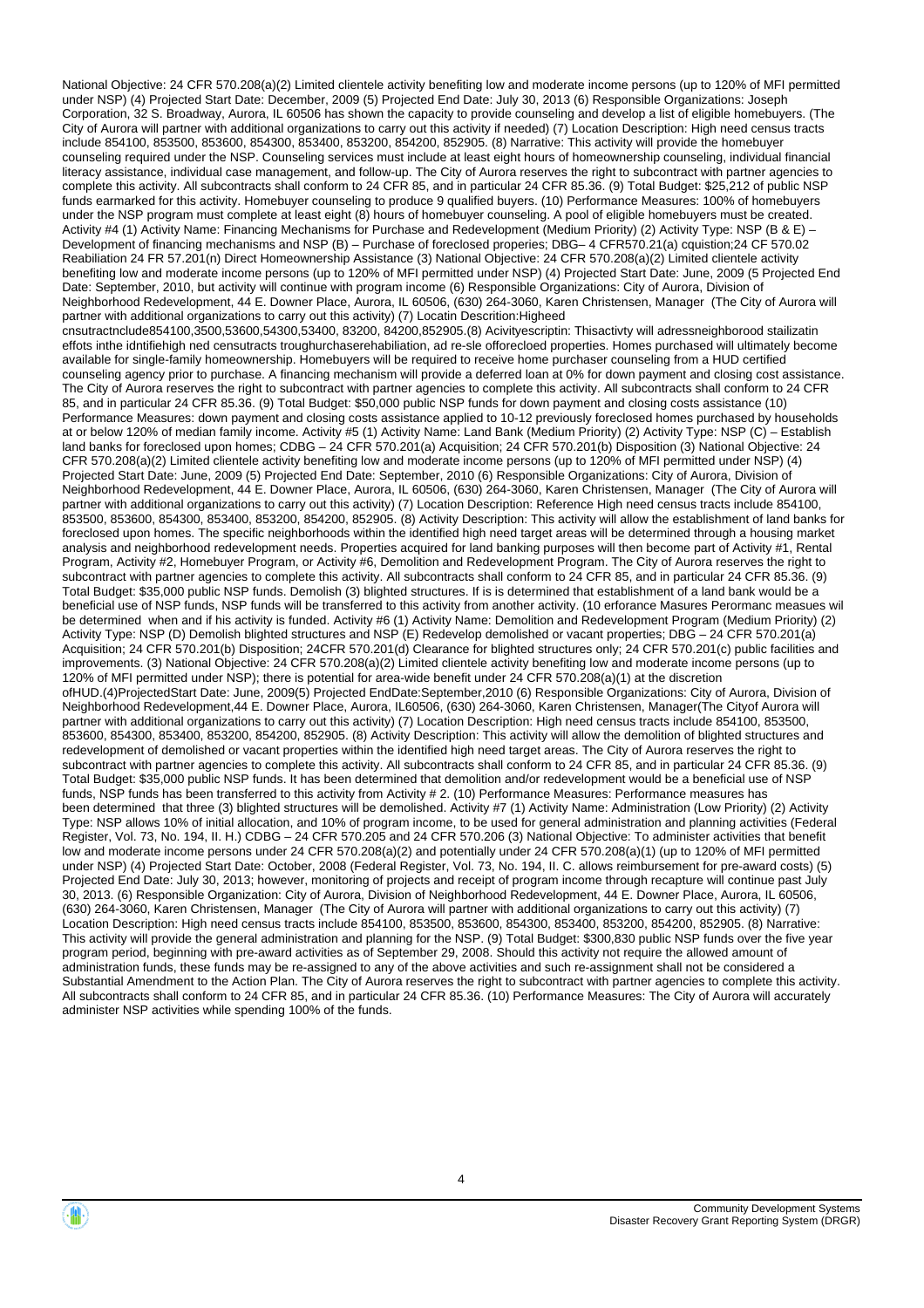**Definitions and Descriptions:**

**Low Income Targeting:**

**Acquisition and Relocation:**

**Public Comment:**

### **Project Summary**

| Project#                      | <b>Project Title</b>            | <b>Grantee Activity #</b>                                         | <b>Activity Title</b>     |  |  |
|-------------------------------|---------------------------------|-------------------------------------------------------------------|---------------------------|--|--|
| 9999                          | <b>Restricted Balance</b>       | No activities in this project                                     |                           |  |  |
| Activity #1                   | Rental Program                  | No activities in this project                                     |                           |  |  |
| Activity #2                   | Home buyer Program              | No activities in this project                                     |                           |  |  |
| Activity #3                   | Homebuyer Counseling            | No activities in this project                                     |                           |  |  |
| Activity #4                   | Financiing Mechanisms for       | No activities in this project                                     |                           |  |  |
| Activity # 5 / Eligible Use C | Land Bank                       | No activities in this project                                     |                           |  |  |
| Activity # 6 / Eligible Use D | Demolition & Redevlopment       | No activities in this project                                     |                           |  |  |
| Activity #7 / Eligible Use    | Administration                  | Activity #7 / Eligible Use N/A / Administration<br>Administration |                           |  |  |
| Activity #1 / Eligible Use B  | Acqusition and rehab of         | Activity # 1/ Eligible Use B /<br>Rental Program                  | COA/Acq-Rehab/LH25        |  |  |
|                               |                                 | Activity # 2/ Eligible Use B /<br>Home Buyers Program             | COA/Acq -Rehab/LMMI       |  |  |
|                               |                                 | Activity # 3 / Eligible Use B /<br>Home buyer Counsel             | JOCO/Acq-Rehab /LMMI      |  |  |
|                               |                                 | Activity # 9/ Eligible Use B/<br>Rental Program                   | COA/Acq-Rehab/LMMI        |  |  |
| Eligible Use E                | Acquisition and rehab of vacant | Activity # 8 / Eligible Use E /<br>Homebuyers Program             | COA/Acq-Rehab/Vacant/LMMI |  |  |

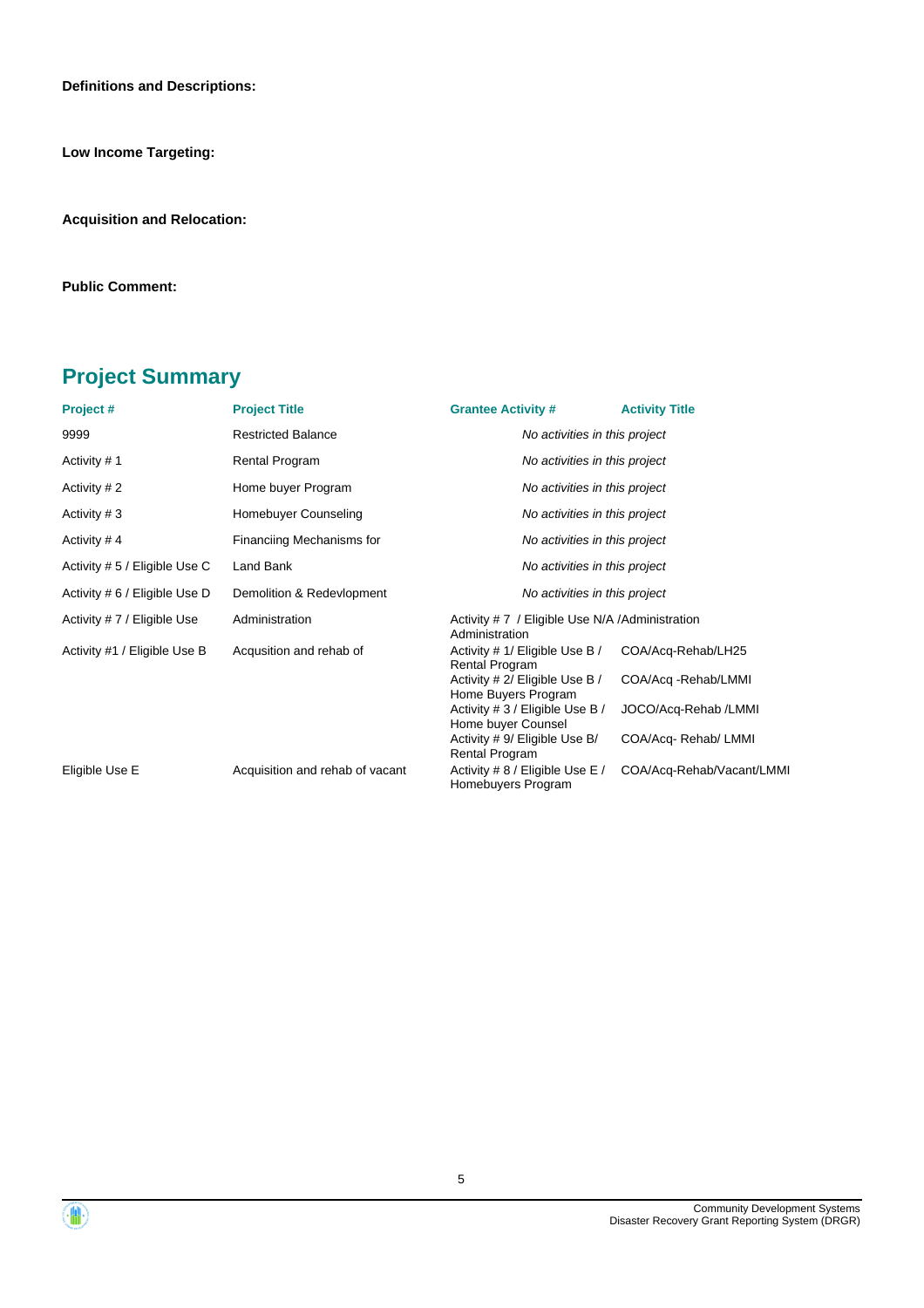### **Activities**

### **Project # / Title: Activity # 7 / Eligible Use N/A / Administration**

| <b>Grantee Activity Number:</b>                                                                                                                                                                                                                                                                  | Activity #7 / Eligible Use N/A / Administration                                                                                                                                                           |
|--------------------------------------------------------------------------------------------------------------------------------------------------------------------------------------------------------------------------------------------------------------------------------------------------|-----------------------------------------------------------------------------------------------------------------------------------------------------------------------------------------------------------|
| <b>Activity Title:</b>                                                                                                                                                                                                                                                                           | <b>Administration</b>                                                                                                                                                                                     |
| <b>Activitiy Type:</b><br>Administration<br><b>Project Number:</b><br>Activity #7 / Eligible Use N/A<br><b>Projected Start Date:</b><br>10/01/2008<br><b>Project Draw Block by HUD:</b><br>Not Blocked<br><b>Activity Draw Block by HUD:</b><br>Not Blocked<br><b>Block Drawdown By Grantee:</b> | <b>Activity Status:</b><br>Completed<br><b>Project Title:</b><br>Administration<br><b>Projected End Date:</b><br>07/30/2013<br>Project Draw Block Date by HUD:<br><b>Activity Draw Block Date by HUD:</b> |
| Not Blocked<br><b>National Objective:</b><br>LMMI: Low, Moderate and Middle Income National Objective for<br>NSP Only<br><b>Environmental Assessment:</b><br><b>EXEMPT</b><br><b>Benefit Report Type:</b><br>NA                                                                                  | <b>Total Budget:</b><br>\$350,000.00<br><b>Other Funds:</b><br>\$5,939.04<br><b>Total Funds:</b><br>\$355,939.04                                                                                          |
| Activity is being carried out by Grantee:<br>No<br><b>Organization carrying out Activity:</b><br>City of Aurora Neighborhood Redevelopment                                                                                                                                                       | Activity is being carried out through:                                                                                                                                                                    |
| Proposed budgets for organizations carrying out Activity:<br><b>Responsible Organization</b><br>City of Aurora Neighborhood Redevelopment<br>City of Aurora                                                                                                                                      | <b>Organization Type</b><br><b>Proposed Budget</b><br>Unknown<br>\$0.00<br><b>Local Government</b><br>\$308,356.00                                                                                        |

#### **Funding Source Name Matching Funds Funding Amount**

Community Development Systems Disaster Recovery Grant Reporting System (DRGR)

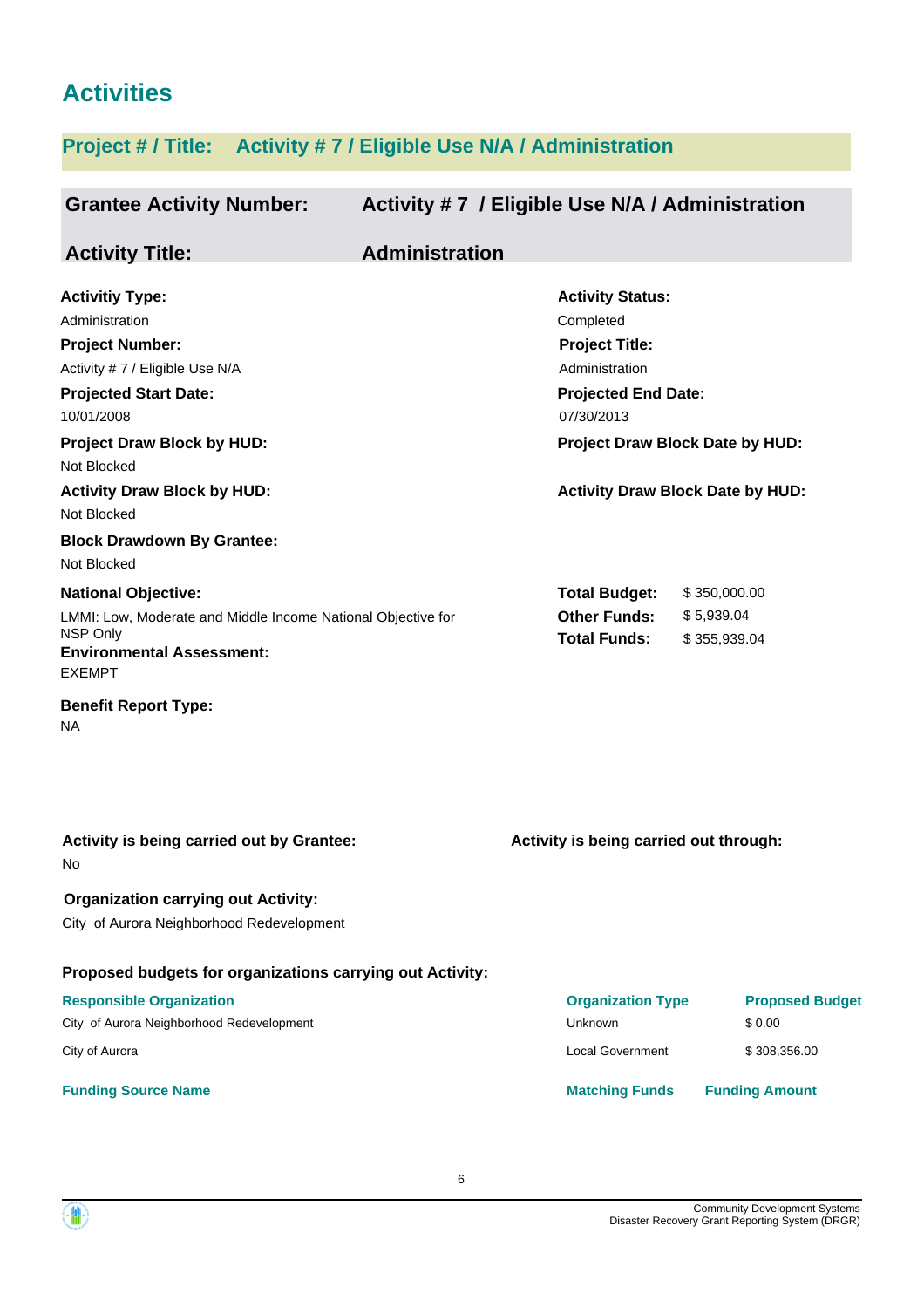High need census tracts include 854100,853500,853600,854300,853400,853200,854200,852905.

### **Activity Description:**

This activity will provide the general administration and planning for the NSP.

### **Project # / Title: Activity #1 / Eligible Use B / Acqusition and rehab of**

| <b>Grantee Activity Number:</b><br><b>Activity Title:</b>     | Activity # 1/ Eligible Use B / Rental Program<br><b>COA/Acq-Rehab/LH25</b> |              |                                         |                |          |
|---------------------------------------------------------------|----------------------------------------------------------------------------|--------------|-----------------------------------------|----------------|----------|
| <b>Activitiy Type:</b>                                        |                                                                            |              | <b>Activity Status:</b>                 |                |          |
| Rehabilitation/reconstruction of residential structures       |                                                                            |              | Completed                               |                |          |
| <b>Project Number:</b>                                        |                                                                            |              | <b>Project Title:</b>                   |                |          |
| Activity #1 / Eligible Use B                                  |                                                                            |              | Acqusition and rehab of abandoned and   |                |          |
| <b>Projected Start Date:</b>                                  |                                                                            |              | <b>Projected End Date:</b>              |                |          |
| 06/01/2009                                                    |                                                                            |              | 04/01/2011                              |                |          |
| <b>Project Draw Block by HUD:</b>                             |                                                                            |              | Project Draw Block Date by HUD:         |                |          |
| Not Blocked                                                   |                                                                            |              |                                         |                |          |
| <b>Activity Draw Block by HUD:</b>                            |                                                                            |              | <b>Activity Draw Block Date by HUD:</b> |                |          |
| Not Blocked                                                   |                                                                            |              |                                         |                |          |
| <b>Block Drawdown By Grantee:</b>                             |                                                                            |              |                                         |                |          |
| Not Blocked                                                   |                                                                            |              |                                         |                |          |
| <b>National Objective:</b>                                    |                                                                            |              | <b>Total Budget:</b>                    | \$1,180,000.00 |          |
| LH25: Funds targeted for housing for households whose incomes |                                                                            |              | <b>Other Funds:</b><br>\$101,903.61     |                |          |
| are at or under 50% Area Median Income.                       |                                                                            |              | <b>Total Funds:</b>                     | \$1,281,903.61 |          |
| <b>Environmental Assessment:</b><br><b>COMPLETED</b>          |                                                                            |              |                                         |                |          |
| <b>Benefit Report Type:</b><br>Direct (Households)            |                                                                            |              |                                         |                |          |
| <b>Proposed Beneficiaries</b>                                 |                                                                            | <b>Total</b> | Low                                     | <b>Mod</b>     | Low/Mod% |
| # Renter Households                                           |                                                                            | 8            | 4                                       | 4              | 100.00   |
| # of Households                                               |                                                                            | 8            | 4                                       | 4              | 100.00   |
| <b>Proposed Accomplishments</b>                               |                                                                            |              | <b>Total</b>                            |                |          |
| # of Singlefamily Units                                       |                                                                            |              | 8                                       |                |          |

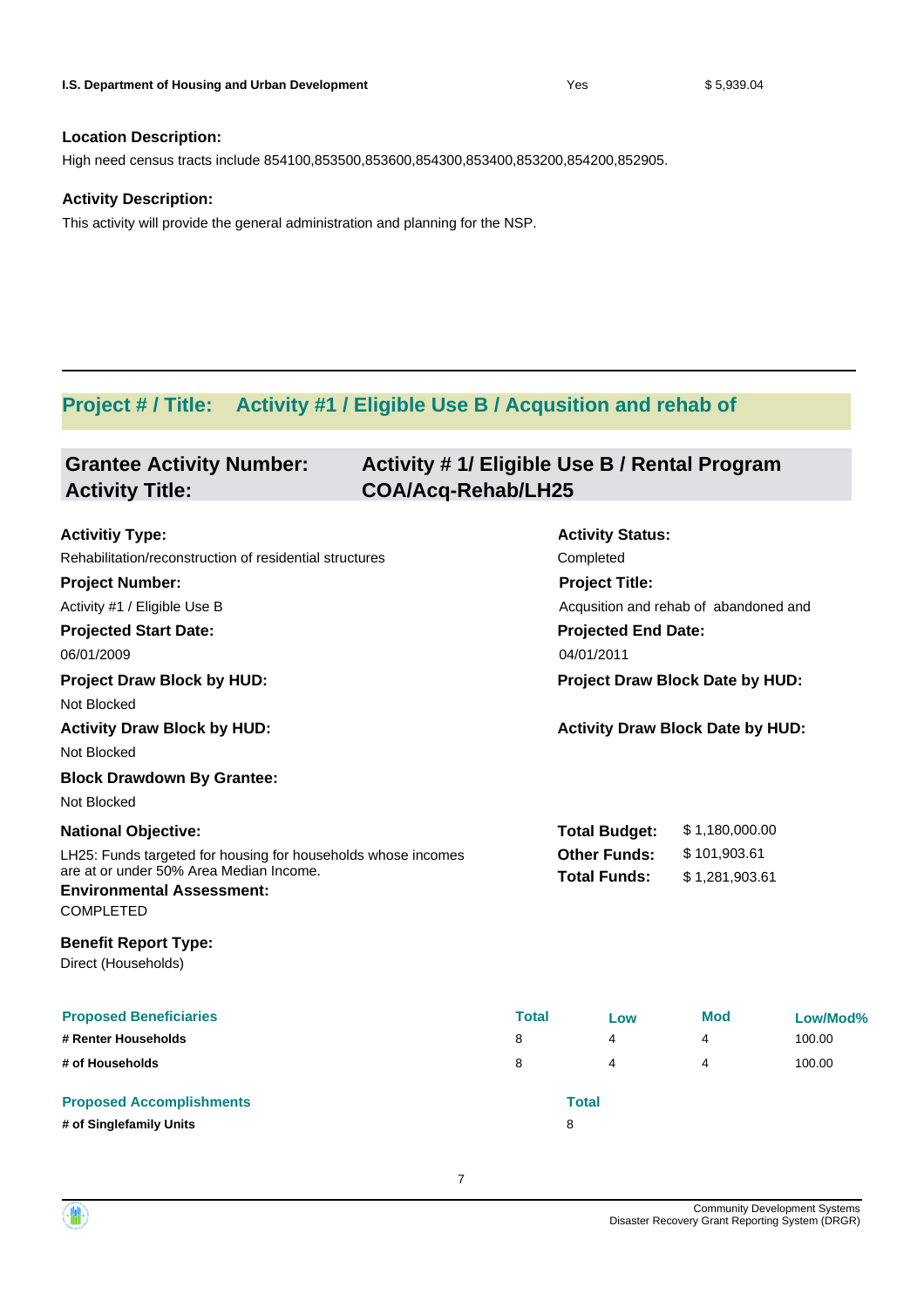| # of Housing Units | 8 |
|--------------------|---|
| # of Properties    | 8 |
|                    |   |

No **Activity is being carried out by Grantee:**

#### **Activity is being carried out through:**

**Organization carrying out Activity:**

City of Aurora

### **Proposed budgets for organizations carrying out Activity:**

| <b>Responsible Organization</b>                  | <b>Organization Type</b> | <b>Proposed Budget</b> |
|--------------------------------------------------|--------------------------|------------------------|
| Boreas LLC                                       | Non-Profit               | \$ 0.00                |
| City of Aurora                                   | <b>Local Government</b>  | \$1,180,000.00         |
| Community Housing Advocacy & Development         | Non-Profit               | \$0.00                 |
| <b>Funding Source Name</b>                       | <b>Matching Funds</b>    | <b>Funding Amount</b>  |
| I.S. Department of Housing and Urban Development | Yes                      | \$101.903.61           |

#### **Location Description:**

The City of Aurora will target rental housing program within identified Neighbhborhood Revitalization Strategy Area (NRSA).

#### **Activity Description:**

This activity will address neighborhood stabilization through purchase, rehabilitation, and rental of foreclosed properties to very low-income households at or below 50% of area median income, Prior to purchasing foreclosed properties the city will establish property selection criteria to determine housing market and neighborhood stabilization needs. all properties acquired under this activity must meet the required purchase discount of at least 5% less than current market appraised value, and must be as high as required to keep the total NSP portfolio within the required purchase discount level. The city of Aurora reserves the right to subcontract with partner agencies to complete this activity. All subcontractors shall conform to 24 CFR 85 and in particular 24 CFR 85.36. As program income is receive from NSP activities, neighborhood stabilization through rental activity may be expanded to include additional properties.

Annual Action Plan Amendment (2014)

The City acquired the property at 83 North Avenue for rehabilitation and resale under the NSP program. Through a Development Agreement with Boreas, LLC, the city disposed of the property. In acknowledgement of current real estate market conditions and the capacity of new program partners (Boreas LLC), the City has proposed an amendment to its Annual Action Plan to re-classify the 83 North Avenue property from the Homebuyer Program Activity (Activity #8) to this Rental Program Activity, specifically to assist the Boreas, LLC – Aurora Impact Initiative project, previously awarded funds under the program. As part of this amendment for this property we moved \$143,004.24 from activity #8 to activity #1, this is reflected in the budget amount which increased from \$1,036,995.76 to \$1,180,000.00.

The City has far exceeded the NSP program 25% funding set-aside requirement for benefitting clients whose income does not exceed 50% (low income) thresholds, through the acquisition, rehab/construction of foreclosed and/or abandoned homes for rental housing. Although the 83 North Avenue property was acquired as a Vacant home (not foreclosed/abandoned), any expenditures or beneficiaries of this project will not be categorized under the 25% set-aside even though the it has been reclassified under the Rental Program.

This change was approved as per the City's public participation plan on January 14, 2014. Due to DRGR system entry errors, the project has reached completion since the Amendment occurred.

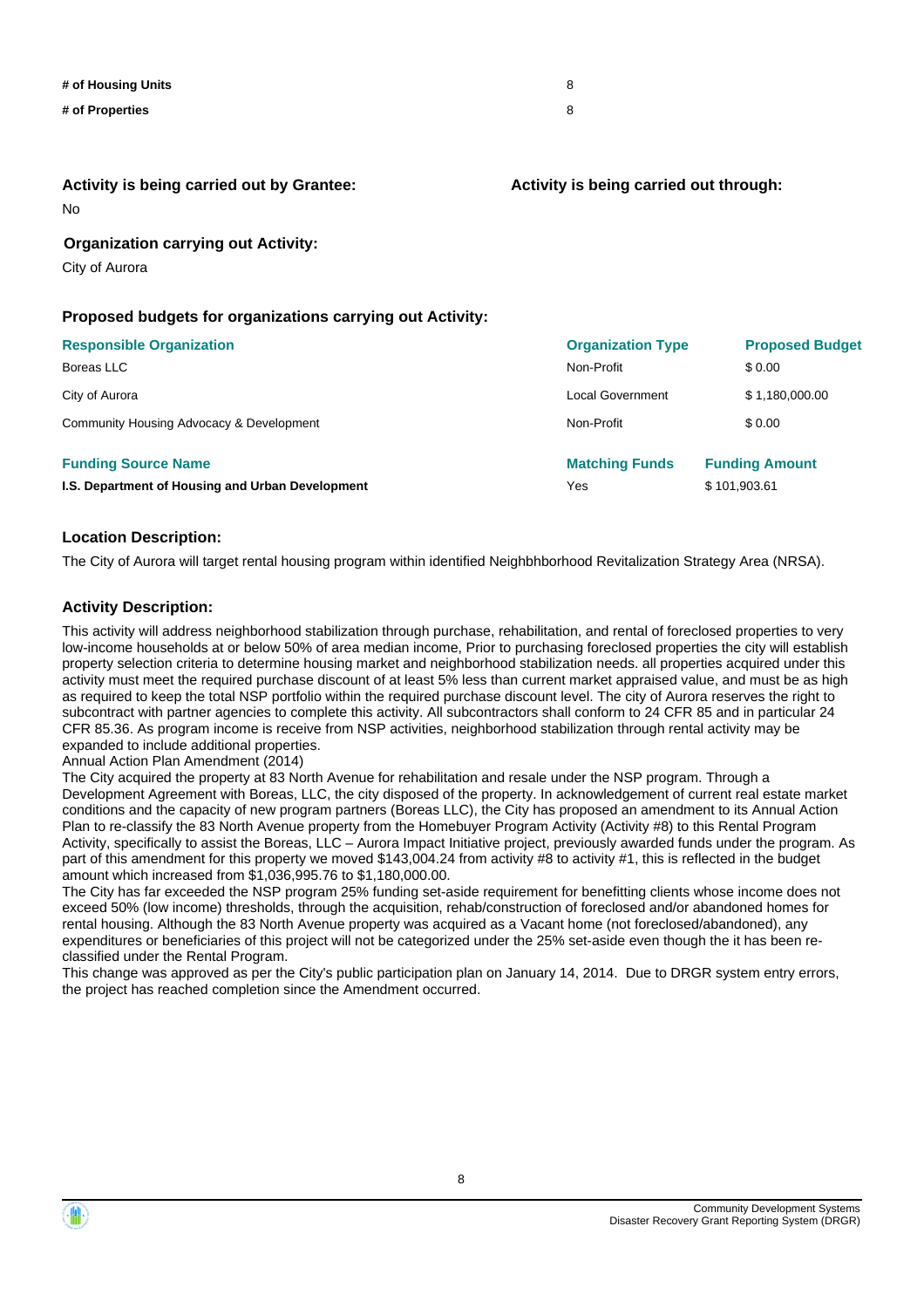### **Activity Supporting Documents**

| <b>Document</b> | Neighborhood Stabilization Program - Amend 2014-3.pdf      |
|-----------------|------------------------------------------------------------|
| <b>Document</b> | Public Comment notice 2014-.pdf                            |
| <b>Document</b> | Publication.pdf                                            |
| <b>Document</b> | Resolution AAP Substantial Amendment 2014-1 - 11-27-13.pdf |



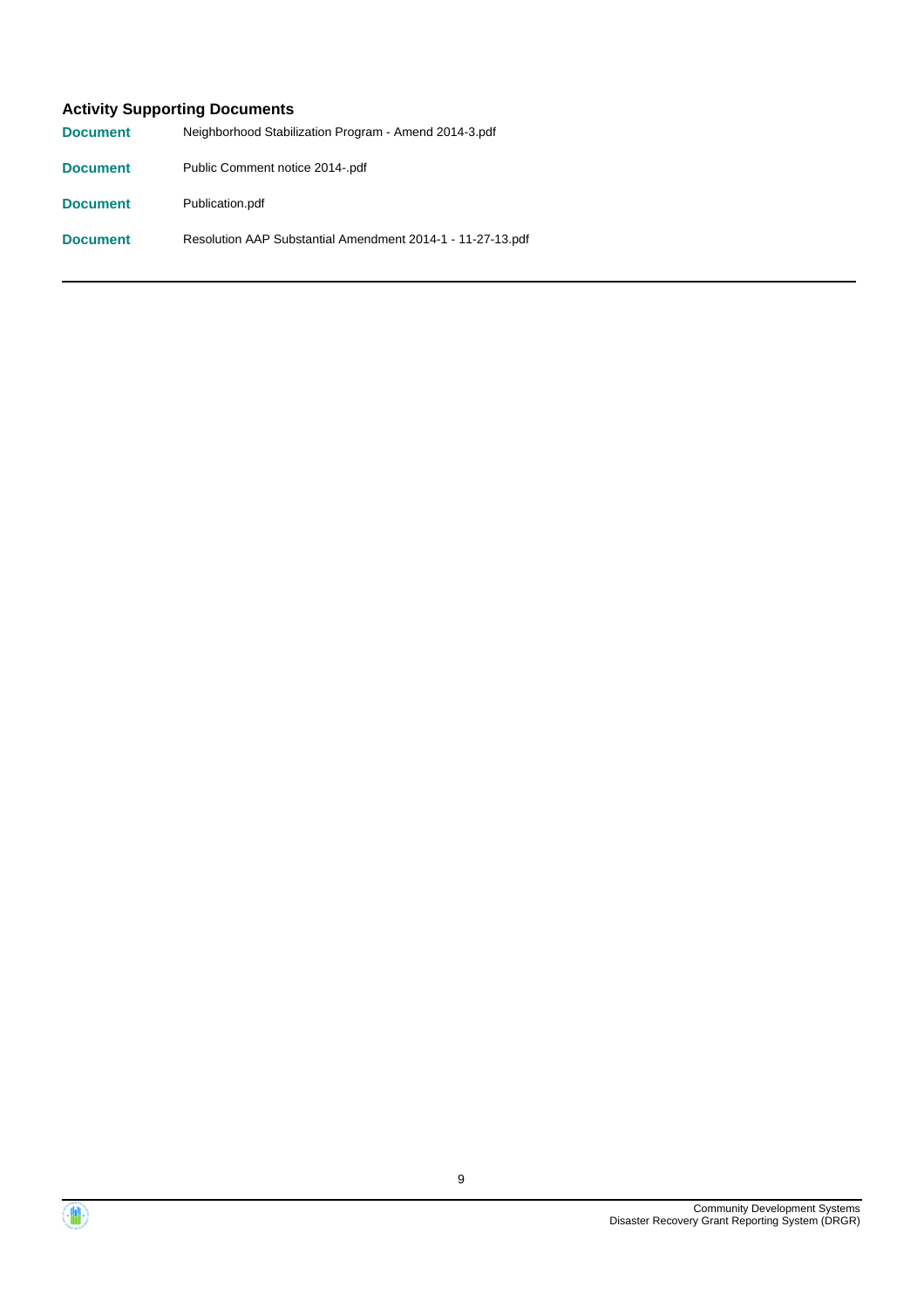### **Grantee Activity Number:**

### **Activity # 2/ Eligible Use B / Home Buyers Program**

| <b>Activity Title:</b>                                                                                                                                                                                                                        | <b>COA/Acq -Rehab/LMMI</b> |              |                                                                                                                                                                                       |                            |          |
|-----------------------------------------------------------------------------------------------------------------------------------------------------------------------------------------------------------------------------------------------|----------------------------|--------------|---------------------------------------------------------------------------------------------------------------------------------------------------------------------------------------|----------------------------|----------|
| <b>Activitiy Type:</b><br>Rehabilitation/reconstruction of residential structures<br><b>Project Number:</b><br>Activity #1 / Eligible Use B<br><b>Projected Start Date:</b><br>06/01/2009<br><b>Project Draw Block by HUD:</b><br>Not Blocked |                            |              | <b>Activity Status:</b><br>Completed<br><b>Project Title:</b><br>Acqusition and rehab of abandoned and<br><b>Projected End Date:</b><br>06/01/2012<br>Project Draw Block Date by HUD: |                            |          |
| <b>Activity Draw Block by HUD:</b>                                                                                                                                                                                                            |                            |              | <b>Activity Draw Block Date by HUD:</b>                                                                                                                                               |                            |          |
| Not Blocked                                                                                                                                                                                                                                   |                            |              |                                                                                                                                                                                       |                            |          |
| <b>Block Drawdown By Grantee:</b>                                                                                                                                                                                                             |                            |              |                                                                                                                                                                                       |                            |          |
| Not Blocked                                                                                                                                                                                                                                   |                            |              |                                                                                                                                                                                       |                            |          |
| <b>National Objective:</b>                                                                                                                                                                                                                    |                            |              | <b>Total Budget:</b>                                                                                                                                                                  | \$863,763.41               |          |
| LMMI: Low, Moderate and Middle Income National Objective for<br>NSP Only<br><b>Environmental Assessment:</b><br><b>COMPLETED</b>                                                                                                              |                            |              | <b>Other Funds:</b><br><b>Total Funds:</b>                                                                                                                                            | \$5,896.47<br>\$869,659.88 |          |
| <b>Benefit Report Type:</b><br>Direct (Households)                                                                                                                                                                                            |                            |              |                                                                                                                                                                                       |                            |          |
| <b>Proposed Beneficiaries</b>                                                                                                                                                                                                                 |                            | <b>Total</b> | Low                                                                                                                                                                                   | <b>Mod</b>                 | Low/Mod% |
| # Owner Households                                                                                                                                                                                                                            |                            | 4            | $\mathbf{1}$                                                                                                                                                                          | 3                          | 100.00   |
| # of Households                                                                                                                                                                                                                               |                            | 4            | 1                                                                                                                                                                                     | 3                          | 100.00   |
| <b>Proposed Accomplishments</b>                                                                                                                                                                                                               |                            |              | <b>Total</b>                                                                                                                                                                          |                            |          |
| # of Singlefamily Units                                                                                                                                                                                                                       |                            |              | 4                                                                                                                                                                                     |                            |          |
| # of Housing Units                                                                                                                                                                                                                            |                            |              | 4                                                                                                                                                                                     |                            |          |
| # of Properties                                                                                                                                                                                                                               |                            |              |                                                                                                                                                                                       |                            |          |
| Activity is being carried out by Grantee:<br>No                                                                                                                                                                                               |                            |              | Activity is being carried out through:                                                                                                                                                |                            |          |
| <b>Organization carrying out Activity:</b><br>City of Aurora Neighborhood Redevelopment                                                                                                                                                       |                            |              |                                                                                                                                                                                       |                            |          |

### **Proposed budgets for organizations carrying out Activity:**

### **Responsible Organization**

City of Aurora Neighborhood Redevelopment Units of Aurora Neighborhood Bedevelopment

City of Aurora Local Government \$ 745,603.65

| <b>Organization Type</b> | <b>Proposed Budget</b> |
|--------------------------|------------------------|
| Unknown                  | \$0.00                 |
| Local Government         | \$745,603.65           |

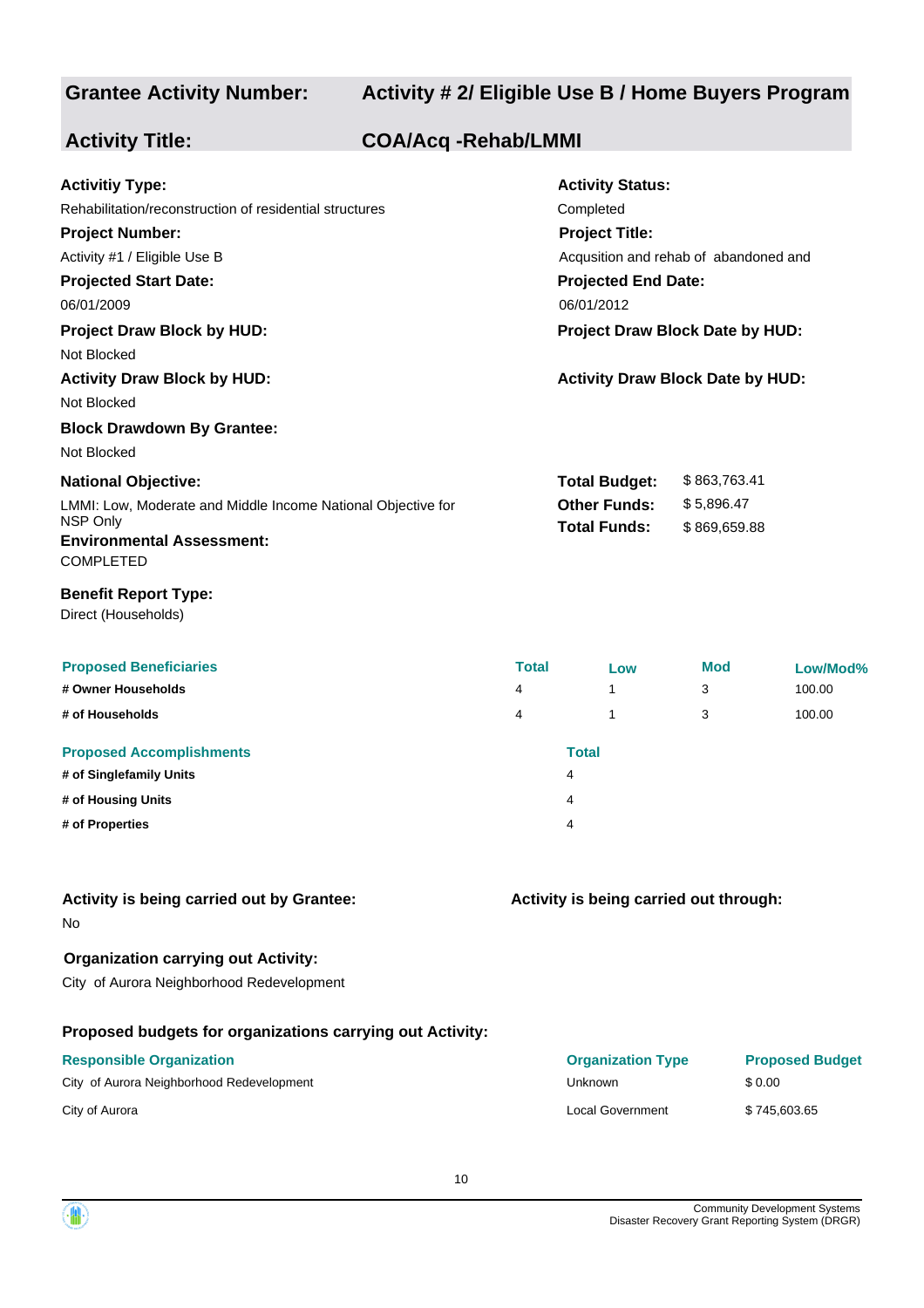| Joseph Corporation                               | Non-Profit            | \$0.00                |
|--------------------------------------------------|-----------------------|-----------------------|
| <b>Funding Source Name</b>                       | <b>Matching Funds</b> | <b>Funding Amount</b> |
| I.S. Department of Housing and Urban Development | Yes                   | \$5.896.47            |

High need census tracts include 854100, 853500,853600, 854300, 853400, 853200, 854200, 852905.

### **Activity Description:**

This activity will address neighborhood stabilization efforts in the census tracts listed above through pruchase, rehabilitation, and re-sale of forecllosed properties, The purchased properties will be located withing the Census Tracts identified with a foreclosure and abandonment risk score of 10. Prior to purchasing foreclosed properties the city will establish property selection criteria to determine housing market and neighborhood stabilization needs. Homes purchased will ultimately become available for singefamily homownership. All propeties acquired under this activity must meet the required purchase discount of at least 5% less than current market appraised value, and must be as high as requred to keep the total NSP portfolio within the required purchase discount level. The City of Aurora reserves the right to subcontract with partner agencies to complete this acitivity. All subcontracts shall conform to 24 CFR 85 and in particular 24 CFR 85.36. As program income is received, neighborhood stabilzation through homebuyer activity may be expanded to additional census tract as funds permit. If a home acquiried through this homebuyer activity is not able to be sold to a homebuyer wihtin a reasonalbe period of time as determined in the sole discretion of the City of Aurora such home may be temporarily rented to a houshold at less that 120% MFI and sold at a later date or leased with option to buy to an income qualified household.

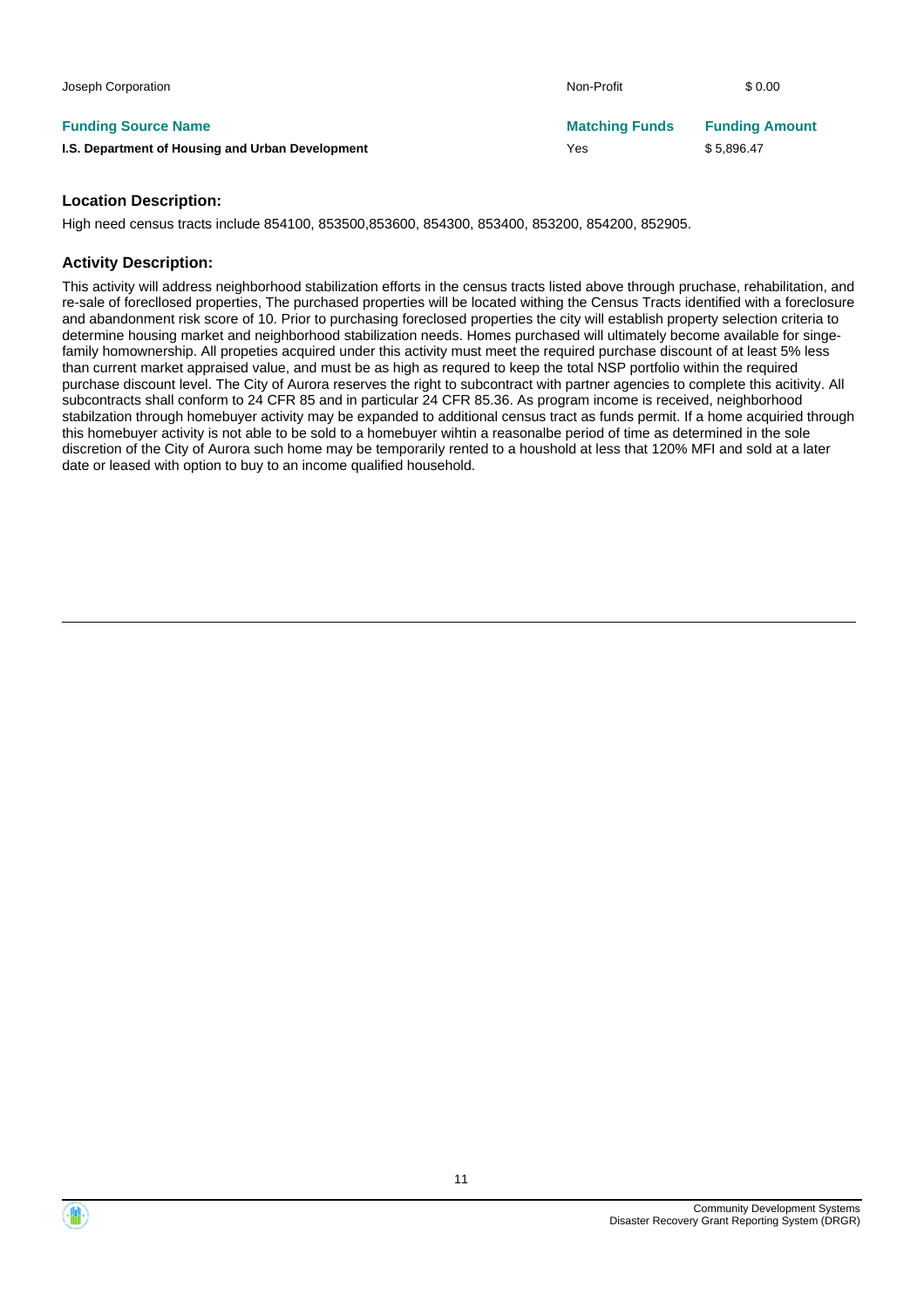### **Grantee Activity Number:**

### **Activity # 3 / Eligible Use B / Home buyer Counsel**

| <b>Activity Title:</b>                                                                                                                                                                                                                                            | <b>JOCO/Acq-Rehab /LMMI</b> |                             |                                                                                                                                                                                                                                  |                                      |                                        |
|-------------------------------------------------------------------------------------------------------------------------------------------------------------------------------------------------------------------------------------------------------------------|-----------------------------|-----------------------------|----------------------------------------------------------------------------------------------------------------------------------------------------------------------------------------------------------------------------------|--------------------------------------|----------------------------------------|
| <b>Activitiy Type:</b><br><b>Public services</b><br><b>Project Number:</b><br>Activity #1 / Eligible Use B<br><b>Projected Start Date:</b><br>06/01/2009<br><b>Project Draw Block by HUD:</b><br>Not Blocked<br><b>Activity Draw Block by HUD:</b><br>Not Blocked |                             |                             | <b>Activity Status:</b><br>Completed<br><b>Project Title:</b><br>Acqusition and rehab of abandoned and<br><b>Projected End Date:</b><br>07/30/2013<br>Project Draw Block Date by HUD:<br><b>Activity Draw Block Date by HUD:</b> |                                      |                                        |
| <b>Block Drawdown By Grantee:</b><br>Not Blocked<br><b>National Objective:</b><br>LMMI: Low, Moderate and Middle Income National Objective for<br>NSP Only<br><b>Environmental Assessment:</b><br><b>EXEMPT</b>                                                   |                             |                             | <b>Total Budget:</b><br><b>Other Funds:</b><br><b>Total Funds:</b>                                                                                                                                                               | \$23,321.36<br>\$0.00<br>\$23,321.36 |                                        |
| <b>Benefit Report Type:</b><br>Direct (Person)                                                                                                                                                                                                                    |                             |                             |                                                                                                                                                                                                                                  |                                      |                                        |
| <b>Proposed Beneficiaries</b><br># of Persons<br># of Cases closed<br># of Cases opened                                                                                                                                                                           |                             | <b>Total</b><br>9<br>9<br>9 | Low<br>9<br>9<br>9                                                                                                                                                                                                               | <b>Mod</b>                           | Low/Mod%<br>100.00<br>100.00<br>100.00 |
| <b>Proposed Accomplishments</b><br># of Non-business Organizations benefitting<br># of Businesses<br># of public facilities                                                                                                                                       |                             |                             | <b>Total</b>                                                                                                                                                                                                                     |                                      |                                        |
| Activity is being carried out by Grantee:<br>No                                                                                                                                                                                                                   |                             |                             | Activity is being carried out through:                                                                                                                                                                                           |                                      |                                        |
| <b>Organization carrying out Activity:</b><br>City of Aurora Neighborhood Redevelopment                                                                                                                                                                           |                             |                             |                                                                                                                                                                                                                                  |                                      |                                        |
| Proposed budgets for organizations carrying out Activity:<br><b>Responsible Organization</b><br>City of Aurora Neighborhood Redevelopment                                                                                                                         |                             |                             | <b>Organization Type</b><br>Unknown                                                                                                                                                                                              |                                      | <b>Proposed Budget</b><br>\$23,321.36  |

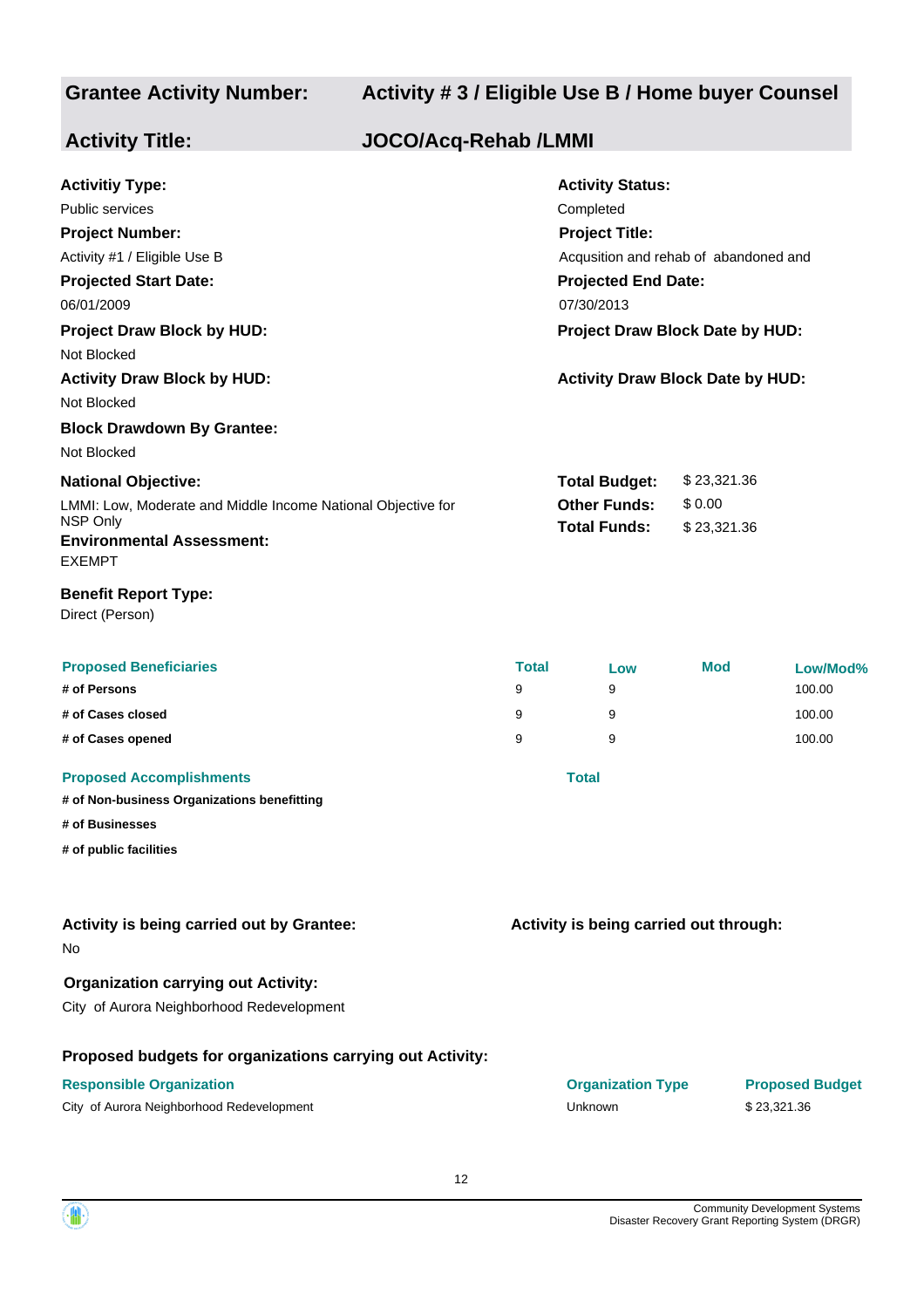High need census tracts include 854100, 853500, 853600, 854300, 853400, 853200, 854200, 852905.

#### **Activity Description:**

This acitivity will provide the homebuyer counseling required under the NSP. Counseling services must include at least eight hours of homeownership counseling, individiial financial literacy assistance, individual case management and follow-up. The City of Aurora reserves the right to subontract with partner agencies to complete this activity. All subcontracts shall conform to 24 CFR 85, and in particular 24 CFR 85.36

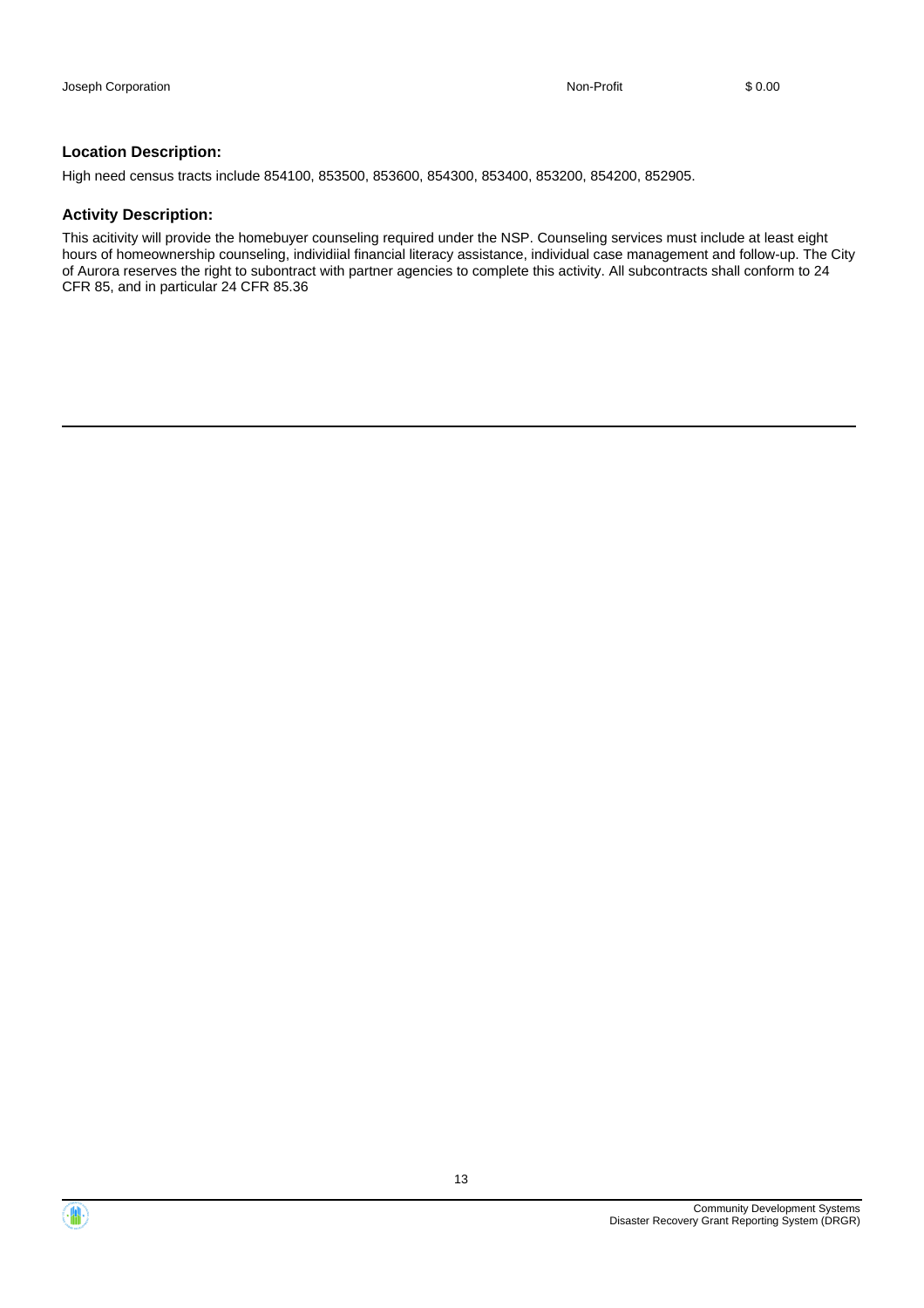### **Grantee Activity Number: Activity Title: COA/Acq- Rehab/ LMMI**

# **Activity # 9/ Eligible Use B/ Rental Program**

| <b>Activitiy Type:</b>                                       | <b>Activity Status:</b>                |                                         |  |
|--------------------------------------------------------------|----------------------------------------|-----------------------------------------|--|
| Rehabilitation/reconstruction of residential structures      | Completed                              |                                         |  |
| <b>Project Number:</b>                                       | <b>Project Title:</b>                  |                                         |  |
| Activity #1 / Eligible Use B                                 | Acqusition and rehab of abandoned and  |                                         |  |
| <b>Projected Start Date:</b>                                 | <b>Projected End Date:</b>             |                                         |  |
| 07/22/2014                                                   | 02/19/2016                             |                                         |  |
| <b>Project Draw Block by HUD:</b>                            | <b>Project Draw Block Date by HUD:</b> |                                         |  |
| Not Blocked                                                  |                                        |                                         |  |
| <b>Activity Draw Block by HUD:</b>                           |                                        | <b>Activity Draw Block Date by HUD:</b> |  |
| Not Blocked                                                  |                                        |                                         |  |
| <b>Block Drawdown By Grantee:</b>                            |                                        |                                         |  |
| Not Blocked                                                  |                                        |                                         |  |
| <b>National Objective:</b>                                   | <b>Total Budget:</b>                   | \$143,004.24                            |  |
| LMMI: Low, Moderate and Middle Income National Objective for | <b>Other Funds:</b>                    | \$0.00                                  |  |
| NSP Only<br><b>Environmental Assessment:</b>                 | <b>Total Funds:</b>                    | \$143,004.24                            |  |
| <b>COMPLETED</b><br><b>Benefit Report Type:</b>              |                                        |                                         |  |

| <b>Proposed Beneficiaries</b><br># Renter Households<br># of Households | <b>Total</b><br>1<br>1 | Low          | <b>Mod</b> | Low/Mod%<br>100.00<br>100.00 |
|-------------------------------------------------------------------------|------------------------|--------------|------------|------------------------------|
| <b>Proposed Accomplishments</b>                                         |                        | <b>Total</b> |            |                              |
| # of Singlefamily Units                                                 |                        | 4            |            |                              |
| # of Housing Units                                                      |                        | 4            |            |                              |
| # of Properties                                                         |                        | 4            |            |                              |

### **Activity is being carried out by Grantee:**

No

### **Organization carrying out Activity:**

City of Aurora

Direct (Households)

### **Proposed budgets for organizations carrying out Activity:**

|  | <b>Responsible Organization</b> |
|--|---------------------------------|
|--|---------------------------------|

**Activity is being carried out through:**

| <b>Responsible Organization</b> | <b>Organization Type</b> | <b>Proposed Budget</b> |
|---------------------------------|--------------------------|------------------------|
| Boreas LLC                      | Non-Profit               | \$0.00                 |
| City of Aurora                  | Local Government         | \$143,004.24           |

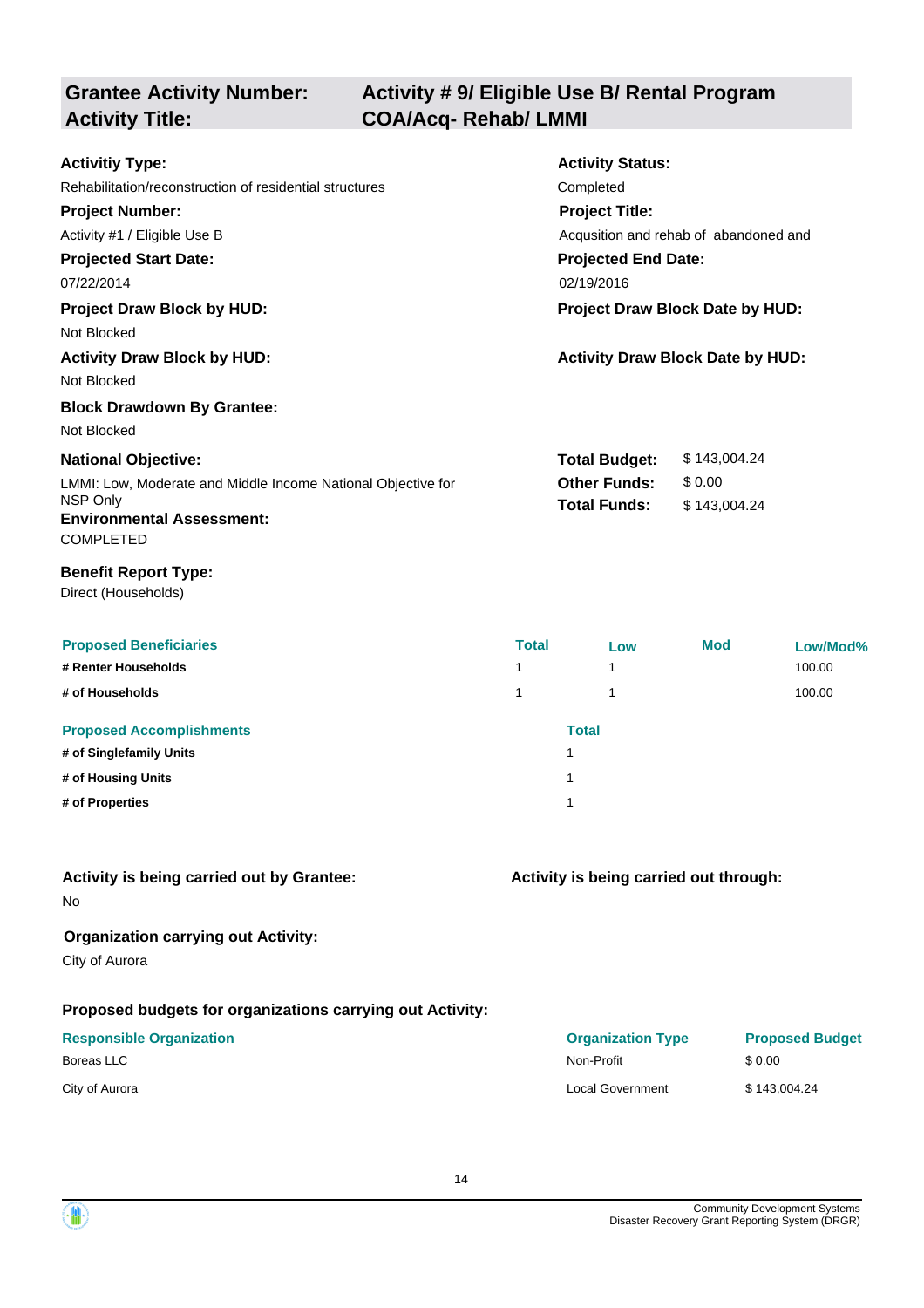Vacant and blighted property is located at 83 North Avenue

#### **Activity Description:**

Vacant and blighted property located within High Need Target areas will be purchased, rehabbed and then rented to below 80% of the area median family income.

### **Project # / Title: Eligible Use E / Acquisition and rehab of vacant properties**

| <b>Grantee Activity Number:</b>                              | Activity #8 / Eligible Use E / Homebuyers Program |              |                                            |              |          |
|--------------------------------------------------------------|---------------------------------------------------|--------------|--------------------------------------------|--------------|----------|
| <b>Activity Title:</b>                                       | <b>COA/Acq-Rehab/Vacant/LMMI</b>                  |              |                                            |              |          |
| <b>Activitiy Type:</b>                                       |                                                   |              | <b>Activity Status:</b>                    |              |          |
| Rehabilitation/reconstruction of residential structures      |                                                   |              | Completed                                  |              |          |
| <b>Project Number:</b>                                       |                                                   |              | <b>Project Title:</b>                      |              |          |
| Eligible Use E                                               |                                                   |              | Acquisition and rehab of vacant properties |              |          |
| <b>Projected Start Date:</b>                                 |                                                   |              | <b>Projected End Date:</b>                 |              |          |
| 06/01/2009                                                   |                                                   |              | 06/01/2012                                 |              |          |
| <b>Project Draw Block by HUD:</b>                            |                                                   |              | Project Draw Block Date by HUD:            |              |          |
| Not Blocked                                                  |                                                   |              |                                            |              |          |
| <b>Activity Draw Block by HUD:</b>                           |                                                   |              | <b>Activity Draw Block Date by HUD:</b>    |              |          |
| Not Blocked                                                  |                                                   |              |                                            |              |          |
| <b>Block Drawdown By Grantee:</b>                            |                                                   |              |                                            |              |          |
| Not Blocked                                                  |                                                   |              |                                            |              |          |
| <b>National Objective:</b>                                   |                                                   |              | <b>Total Budget:</b>                       | \$952,870.95 |          |
| LMMI: Low, Moderate and Middle Income National Objective for |                                                   |              | <b>Other Funds:</b>                        | \$0.00       |          |
| NSP Only                                                     |                                                   |              | <b>Total Funds:</b>                        | \$952,870.95 |          |
| <b>Environmental Assessment:</b><br><b>COMPLETED</b>         |                                                   |              |                                            |              |          |
| <b>Benefit Report Type:</b><br>Direct (Households)           |                                                   |              |                                            |              |          |
| <b>Proposed Beneficiaries</b>                                |                                                   | <b>Total</b> | Low                                        | Mod          | Low/Mod% |
| # Owner Households                                           |                                                   | 5            | 4                                          | 1            | 100.00   |
| # of Households                                              |                                                   | 5            | 4                                          | 1            | 100.00   |
| <b>Proposed Accomplishments</b>                              |                                                   |              | <b>Total</b>                               |              |          |
| # of Singlefamily Units                                      |                                                   |              | 5                                          |              |          |

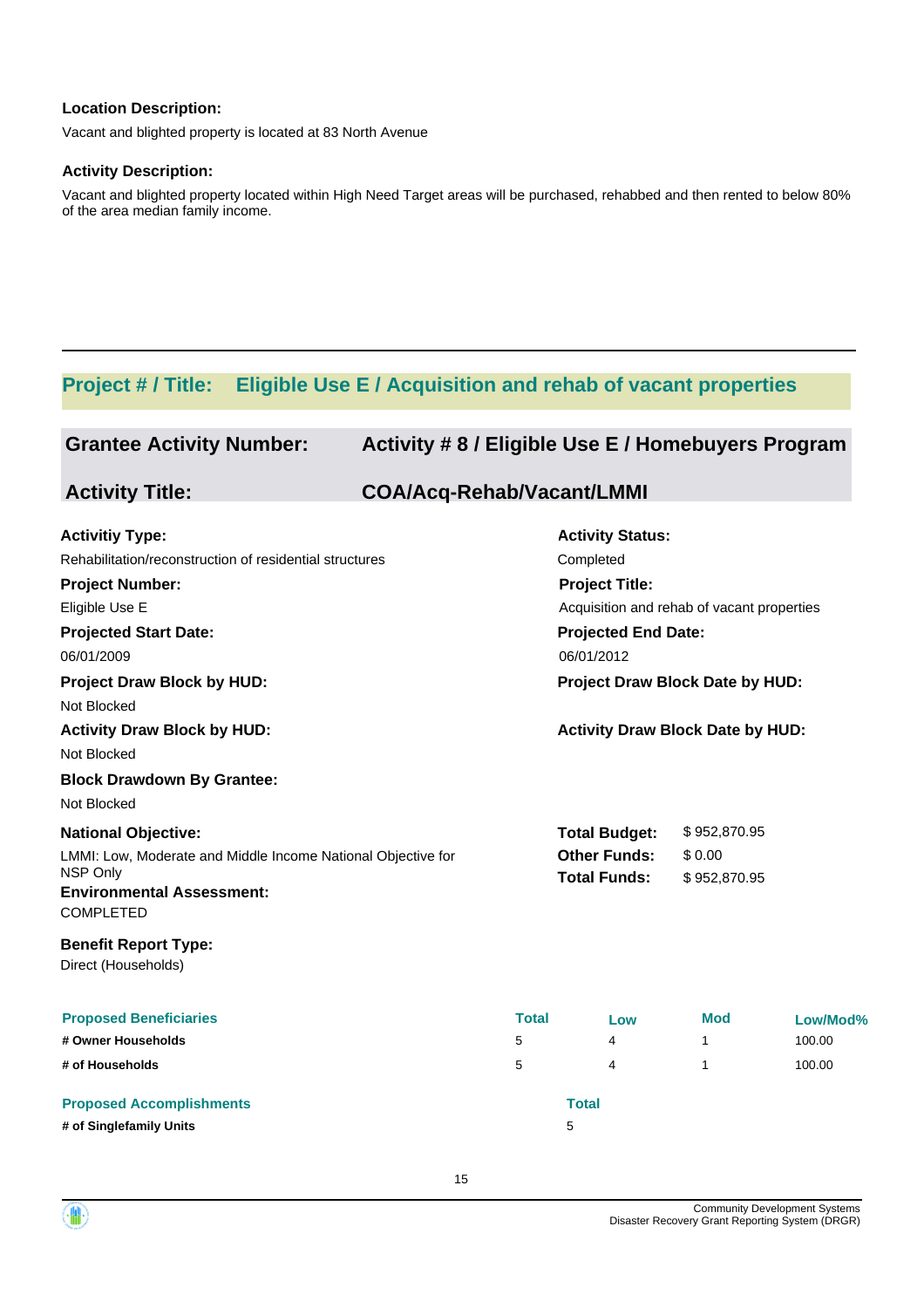| # of Housing Units | -5 |
|--------------------|----|
| # of Properties    | 5  |

**Activity is being carried out by Grantee:**

#### **Activity is being carried out through:**

No

### **Organization carrying out Activity:**

City of Aurora

### **Proposed budgets for organizations carrying out Activity:**

| <b>Responsible Organization</b> | <b>Organization Type</b> | <b>Proposed Budget</b> |
|---------------------------------|--------------------------|------------------------|
| City of Aurora                  | Local Government         | \$952,870.95           |
| Fox Valley Habitat for Humanity | Non-Profit               | \$0.00                 |
| Joseph Corporation              | Non-Profit               | \$0.00                 |

#### **Location Description:**

High+need+census+tracts+include+854100,+853500,+853600,+854300,+853400,+853200,+854200,+852905.

### **Activity Description:**

This+activity+will+address+neighborhood+stabilization+efforts+in+the+census+tracts+listed+above+through+pruchase,+rehabili tation,+and+re-

sale+of+forecllosed+properties,+The+purchased+properties+will+be+located+withing+the+Census+Tracts+identified+with+a va cant+and+abandonment+risk+score+of+10.+Prior+to+purchasing+foreclosed+properties+the+city+will+establish+property+sele ction+criteria+to+determine+housing+market+and+neighborhood+stabilization+needs.+Homes+purchased+will+ultimately+beco me+available+for+singe-

family+homownership.+All+propeties+acquired+under+this+activity+must+meet+the+required+purchase+discount+of+at+least+ 5%+less+than+current+market+appraised+value,+and+must+be+as+high+as+requred+to+keep+the+total+NSP+portfolio+withi n+the+required+purchase+discount+level.+The+City+of+Aurora+reserves+the+right+to+subcontract+with+partner+agencies+to +complete+this+acitivity.+All+subcontracts+shall+conform+to+24+CFR+85+and+in+particular+24+CFR+85.36.+As+program+in come+is+received,+neighborhood+stabilzation+through+homebuyer+activity+may+be+expanded+to+additional+census+tract+a s+funds+permit.+If+a+home+acquiried+through+this+homebuyer+activity+is+not+able+to+be+sold+to+a+homebuyer+wihtin+a +reasonalbe+period+of+time+as+determined+in+the+sole+discretion+of+the+City+of+Aurora+such+home+may+be+temporaril y+rented+to+a+houshold+at+less+that+120%+MFI+and+sold+at+a+later+date+or+leased+with+option+to+buy+to+an+income+ qualified+household.

Location+Description:

High+need+census+tracts+include+854100,+853500,853600,+854300,+853400,+853200,+854200,+852905.

Annual+Action+Plan+Amendment+(2014)The+City+acquired+the+property+at+83+North+Avenue+for+rehabilitation+and+resal e+under+the+NSP+program.+In+acknowledgement+of+current+real+estate+market+conditions+and+the+capacity+of+new+pro gram+partner+(Boreas+LLC),+the+City+has+proposed+an+amendment+to+its+Annual+Action+Plan+to+re-

classify+the+83+North+Avenue+property+from+the+Homebuyer+Program+Activity+(Activity+#8)+to+this+Rental+Program+Acti vity,+specifically+to+assist+the+Boreas,+LLC+–+Aurora+Impact+Initiative+project,+previously+awarded+funds+under+the+pro gram.+As+part+of+this+amendment+for+this+property+we+moved+\$143,004.24+to+activity+#1,+this+is+reflected+in+the+bud get+amount+which+decreased+from+\$1,095,875.19+to+\$952,870.95.

The+City+has+far+exceeded+the+NSP+program+25%+funding+set-

aside+requirement+for+benefitting+clients+whose+income+does+not+exceed+50%+(low+income)+thresholds,

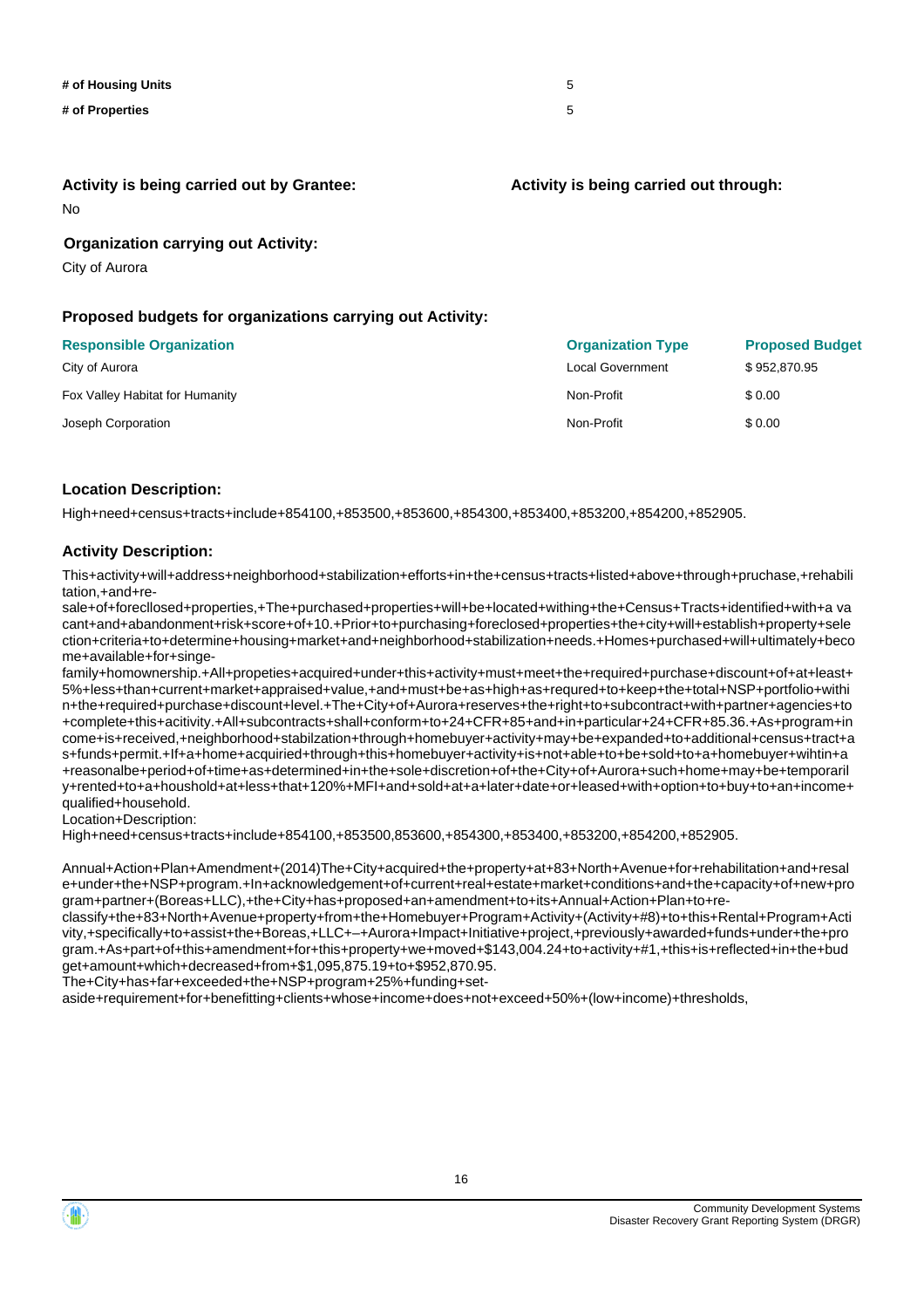+through+the+acquisition,+rehab/construction+of+foreclosed+and/or+abandoned+homes+for+rental+housing.+Although+the+8 3+North+Avenue+property+was+acquired+as+a+Vacant+home+(not+foreclosed/abandoned),+any+expenditures+or+beneficiari es+of+this+project+will+not+be+categorized+under+the+25%+set-aside+even+though+it+has+been+reclassified+under+the+Rental+Program.+This+change+was+approved+as+per+the+City's+public+participation+plan+on+Januar y+14,+2014.

#### **Activity Supporting Documents**

| <b>Document</b> | Neighborhood Stabilization Program - Amend 2014-3.pdf      |
|-----------------|------------------------------------------------------------|
| <b>Document</b> | Public Comment notice 2014-.pdf                            |
| <b>Document</b> | Publication.pdf                                            |
| <b>Document</b> | Resolution AAP Substantial Amendment 2014-1 - 11-27-13.pdf |

### **Action Plan Comments:**

| Reviewer - | Action Plan amendment is rejected - plan details do not conform to the outlined amendments proposed by the<br>Grantee and as drafted as part of their public process. Grantee will be required to resubmit a revised<br>amendment; FO will also recommend DRGR TA for Grantee to resolve DRGR AP and QPR issues.                                                                                                                                                                        |
|------------|-----------------------------------------------------------------------------------------------------------------------------------------------------------------------------------------------------------------------------------------------------------------------------------------------------------------------------------------------------------------------------------------------------------------------------------------------------------------------------------------|
| Reviewer - | The AP amendment submission was rejected per the following:<br>Grantee proposes to utilize property acquired under the Homebuyer Activity #8 for rental activities per Activity<br>#1; as the new use will not assist LH25 beneficiaries as per Activity #1, a new activity is to be created - Grantee<br>is required to create two separate DRGR activities for each single DRGR project that will provide benefit to both<br>households above 50% AMI and to households below 50% AMI |
| Reviewer - | Action Plan amendment for Activity #9 - addition of one rental unit for 25% set-aside requirement (50%AMI unit)<br>(previously at issue of previous rejections) utilizing PI is rejected; grantee needs to amend completion<br>information and responsible organization information.                                                                                                                                                                                                    |
| Reviewer - | 3/25/15: Grantee is required to make final amendments for Activity #9 as previously indicated                                                                                                                                                                                                                                                                                                                                                                                           |

- Reviewer Grantee did not complete required amendment information for Activity #9; resubmission is required.
- The amendments to Activities #1 and #8 to reflect budget changes are approved; the grantee is repurposing an improved lot from homebuyer to rental housing to reflect changes in the homebuyer market and thus budget amendments were required. Reviewer -